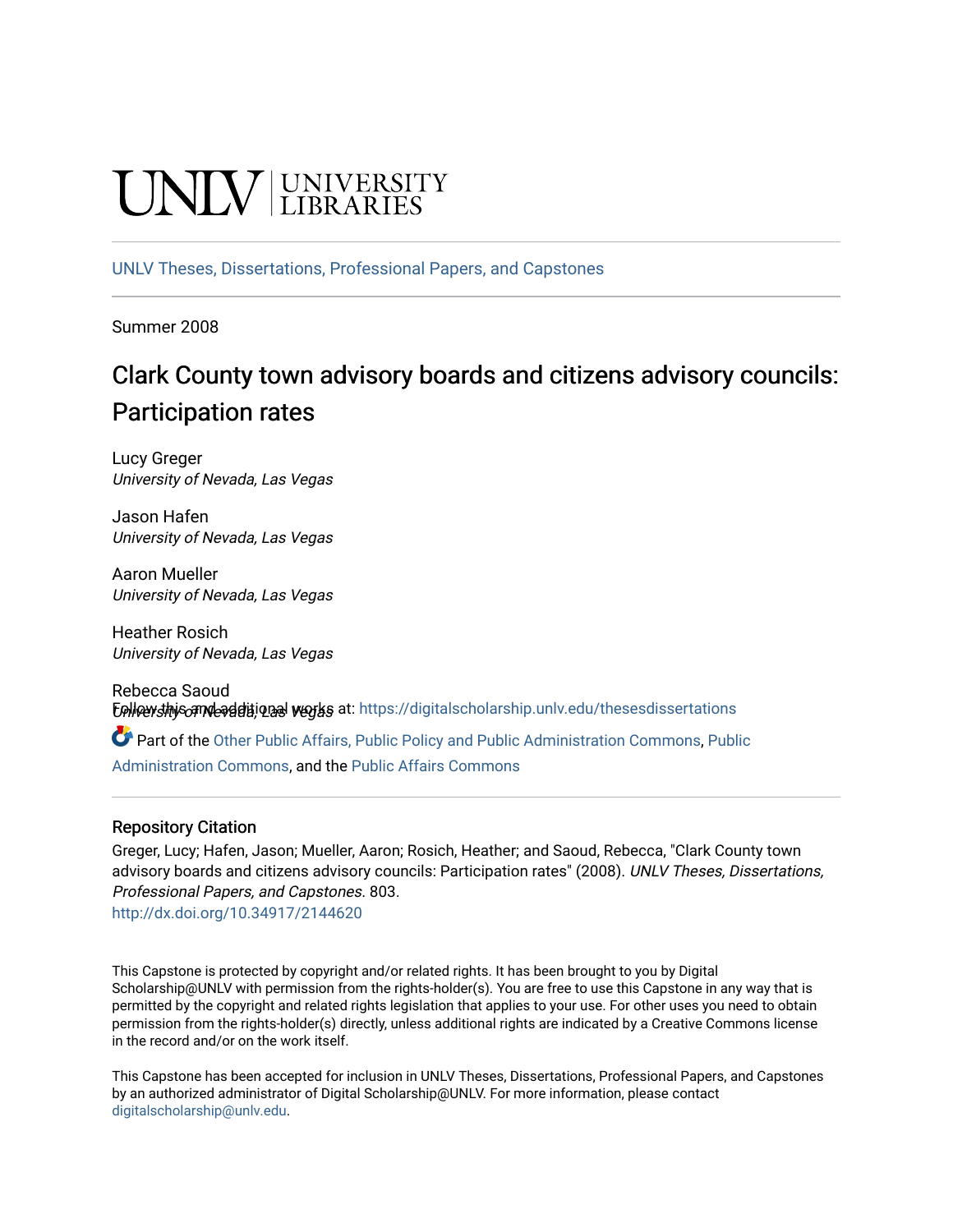# Running head: CLARK COUNTY CITIZEN PARTICIPATION RATES

Clark County Town Advisory Boards and Citizens Advisory Councils:

Participation Rates

Lucy Greger, Jason Hafen, Aaron Mueller, Heather Rosich, and Rebecca Saoud

University of Nevada, Las Vegas

Master of Public Administration Capstone Project

Summer 2008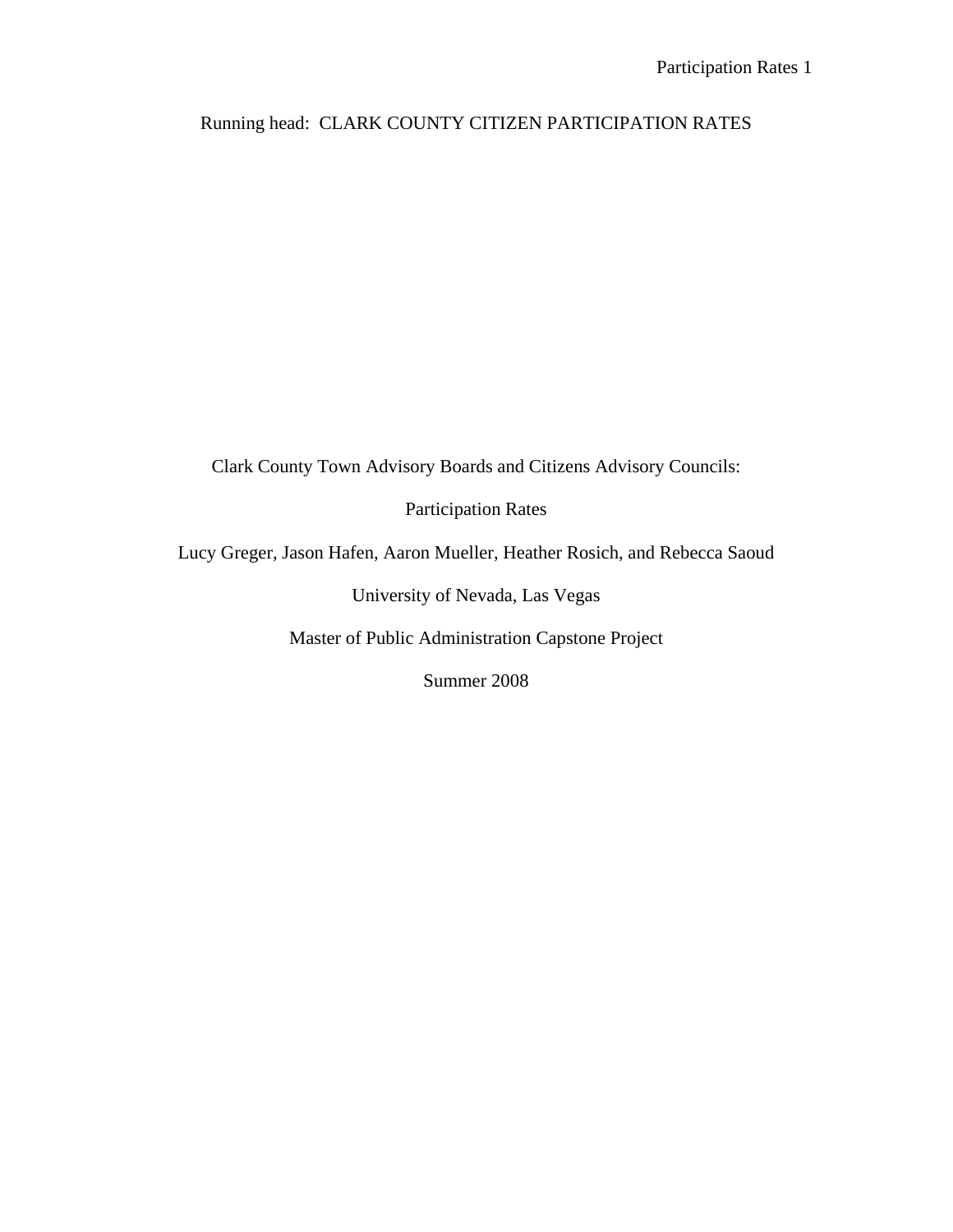#### Abstract

Citizen participation rates in Clark County Town Advisory Boards (TABs) and Citizens Advisory Councils (CACs) were assessed. We measured citizen participation by analyzing attendance at TAB and CAC meetings over a two-month period. We designed a survey and distributed it to TAB and CAC meetings to profile volume of attendees, demographic characteristics, and other relevant data. Each member of our group also personally attended two TAB and CAC meetings to collect observations and conducted an interview with the Clark County liaison for that group. We also examined the Clark County website to determine if it could be better used to enhance citizen participation. Our results show that a substantial portion of the demographic in Clark County, including minorities and young adults, is not represented at TAB and CAC meetings. We also find that communication between citizens and government at TAB and CAC meetings can be further enhanced and optimized. We found the Clark County website somewhat difficult to navigate overall, which could impede citizens' electronic participation capabilities. We recommend that Clark County consider initiatives to reach out to minorities, take measures to enhance two-way communication between citizens and government at TAB and CAC meetings, and solicit and incorporate citizen feedback as they move forward with the restructuring and revamping of their current website.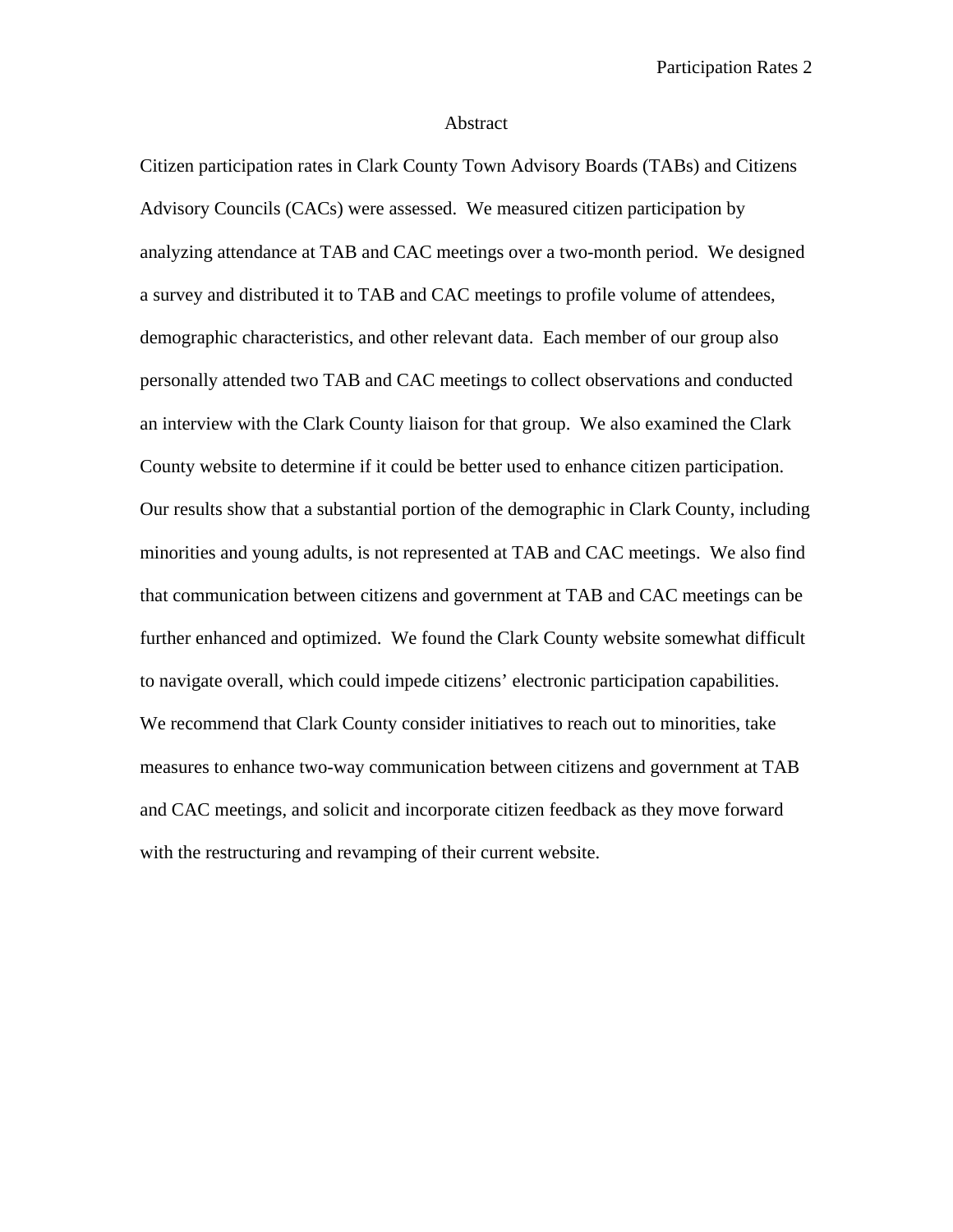Clark County Town Advisory Boards and Citizens Advisory Councils:

# Participation Rates

Citizen involvement and participation is a hallmark of democratic governance. It is essential that citizens be engaged in their local communities to continue to ensure that Southern Nevada remains a great place to live. Community problems and challenges are best addressed with the input of the residents themselves, and the best solutions often come from those closest to the problem. With this premise in mind, Clark County has devised a structure of advisory bodies to facilitate communication between citizens and their local government. There are 13 Town Advisory Boards (TABs) and 6 Citizens Advisory Councils (CACs) serving unincorporated areas of Clark County. These bodies serve as a sounding board for citizens and make recommendations to the Board of County Commissioners (BCC). They assist the BCC in an advisory capacity with decisionmaking pertaining to their respective areas. Citizens can effectively channel concerns and recommendations for action through these advisory bodies and make an impact on the actions taken by the BCC to better the quality of life in their area.

Our primary focus is to assess the rates of citizen participation in TABs and CACs. Are citizens taking advantage of this resource the county has provided for them? Are current County practices sufficient to effectively engage citizens? How are citizen participation, interest and demographics tracked and assessed? We set out to collect data to assess actual rates of citizen attendance at TAB and CAC meetings over two months in the summer of 2008. We hope to learn about attendance patterns and notification methods and discover what might make more citizens participate in the process.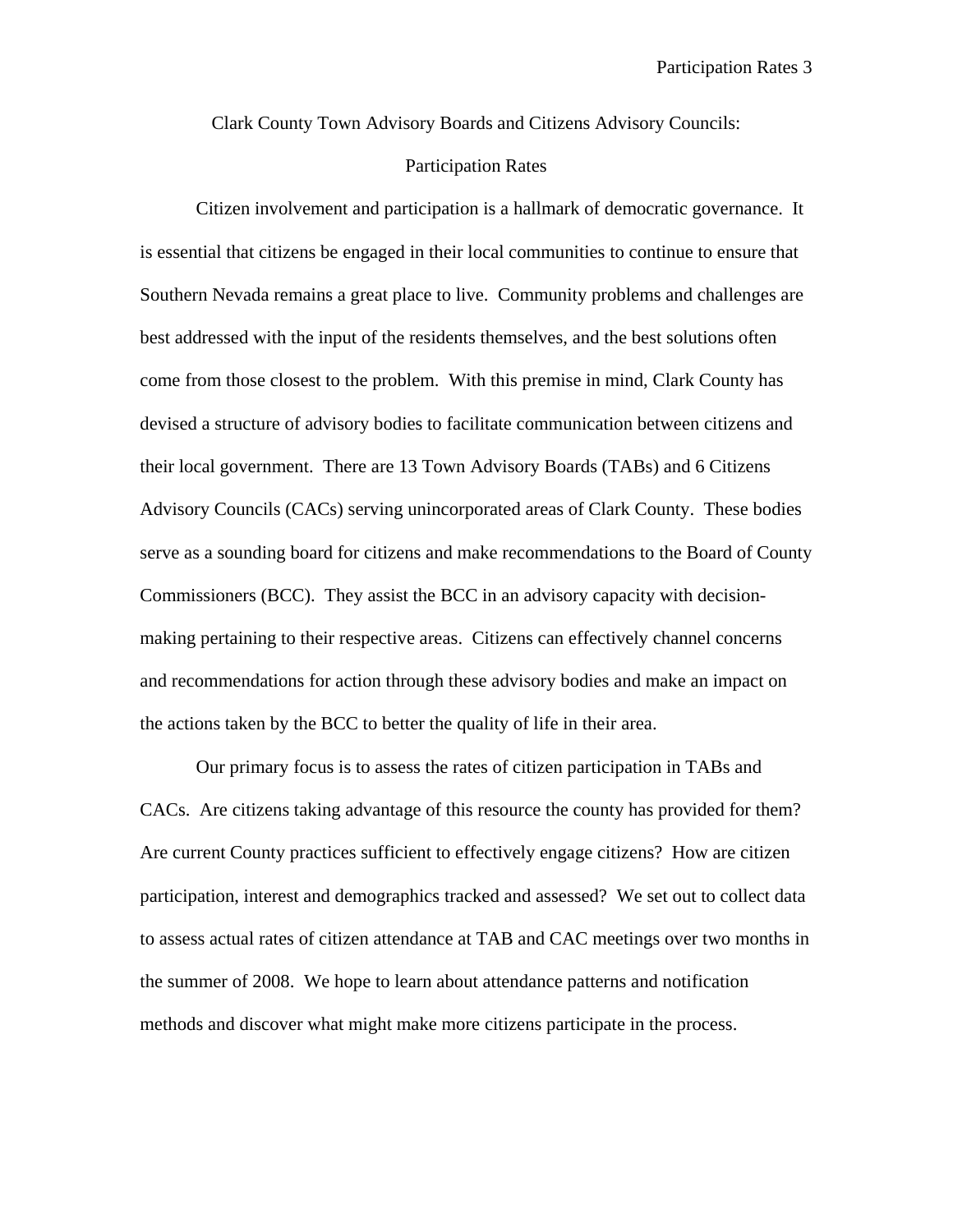We also set out to assess the current Clark County website and explore e-government options for the County. All aspects of citizen and government life alike are being changed dramatically by technology. Systems are being overhauled, reworked, streamlined, and improved every day by adding more electronic and internet-based options for citizens and consumers. Our project falls at an opportune time in that Clark County is preparing to revamp its website. A secondary focus of our project is to gather comparative information and research options for the County to enhance its electronic capabilities to better serve citizens. We believe that TABs and CACs can also benefit from this technology. We will offer a set of recommendations for the County's consideration in adding value to their participatory processes by creating enhanced electronic options for citizens.

#### Research Question

#### *Topic Selection*

We had an initial meeting with Clark County staff to gather preliminary information and perform an informal needs assessment on April 25, 2008, at the Clark County Government Center. Present were Assistant County Manager Darryl Martin and Management Analyst Jennifer Hale with Clark County, who answered our questions regarding the various councils, boards, and committees that exist within the County and some of the challenges they experience with these groups. They provided us with a list of all of the boards, commissions, committees, councils, and districts within Clark County and some descriptive information about each one, such as statutory or other provisions establishing the particular bodies and their member appointment specifications. This listing contained a total of 41 active advisory bodies within the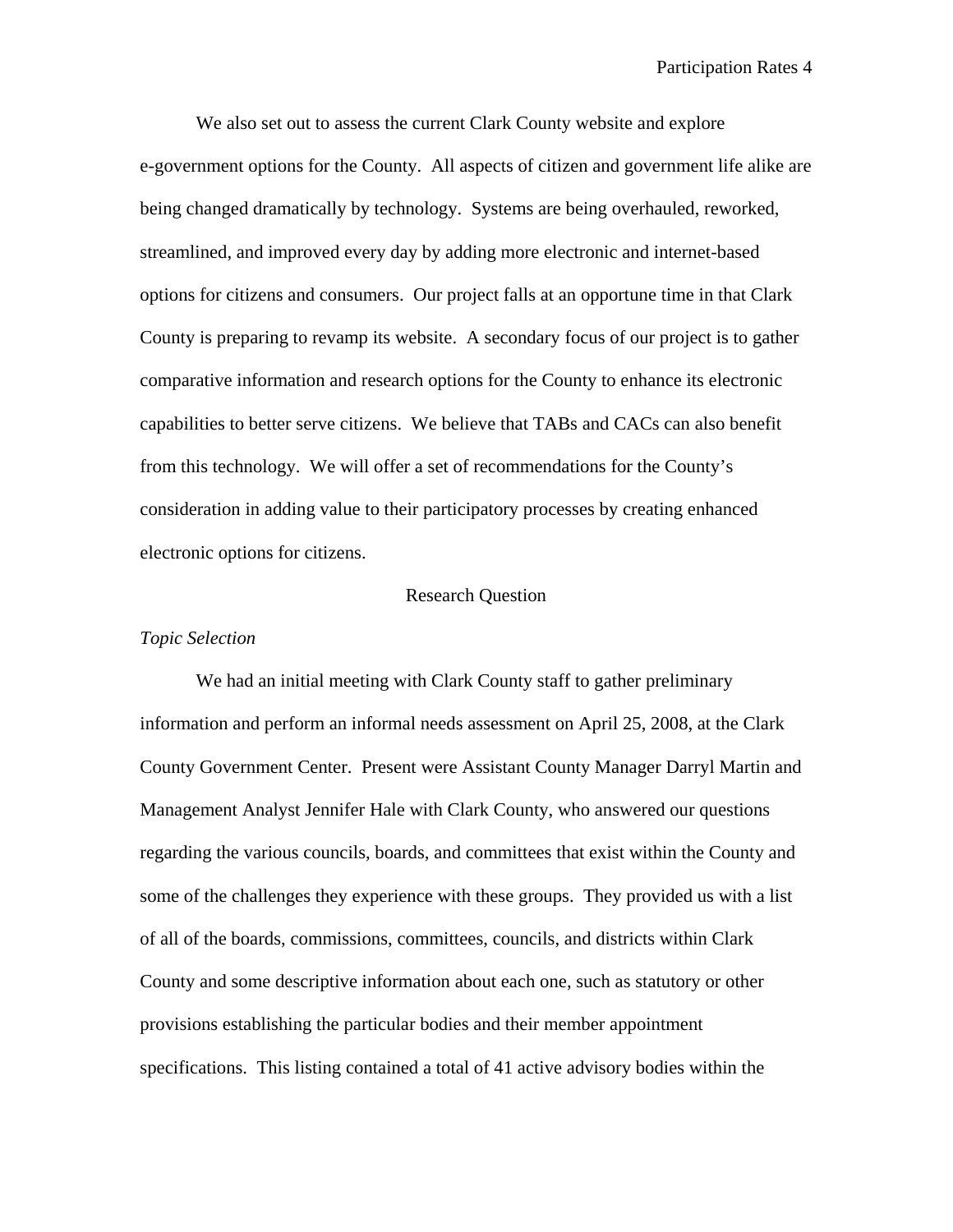County and 15 inactive ones. The span of these groups is very wide in that they range from wildlife and law enforcement issues to airport noise and housing issues. Some of the groups get their authority from Nevada Revised Statutes, some from Clark County ordinances, and still others from federal mandates. We found that attempting to compare issues from one group to the next would be impractical due to the disparate characteristics of the groups involved. We thus chose to focus on TABs and CACs throughout Clark County because they are similar in structure and function and therefore give a good basis for useful comparison.

## *Narrowing Our Focus*

There are many different aspects of citizen participation in TABs and CACs that could be examined. One might choose to evaluate how board members are recruited and retained. Another direction might lead to trying to find out how frequently the recommendations made by TABs and CACs are actually followed by the Board of County Commissioners. However, we chose to focus our efforts on evaluating current participation trends and making recommendations for maximizing citizen participation in TABs and CACs for a couple of key reasons. For one, this is a constant across all advisory bodies. No matter what the subject of the specific board or council, attendance can be tracked in the same manner. Secondly, there are complicated political and structural issues involved in examining the other suggested research questions which could not be adequately addressed by our group given the time constraint. Furthermore, these items may vary considerably by area of the County and could prove nearly impossible to compare and contrast. Our group thus chose to focus on methods for increasing citizen participation in TABs and CACs across Clark County, with the hope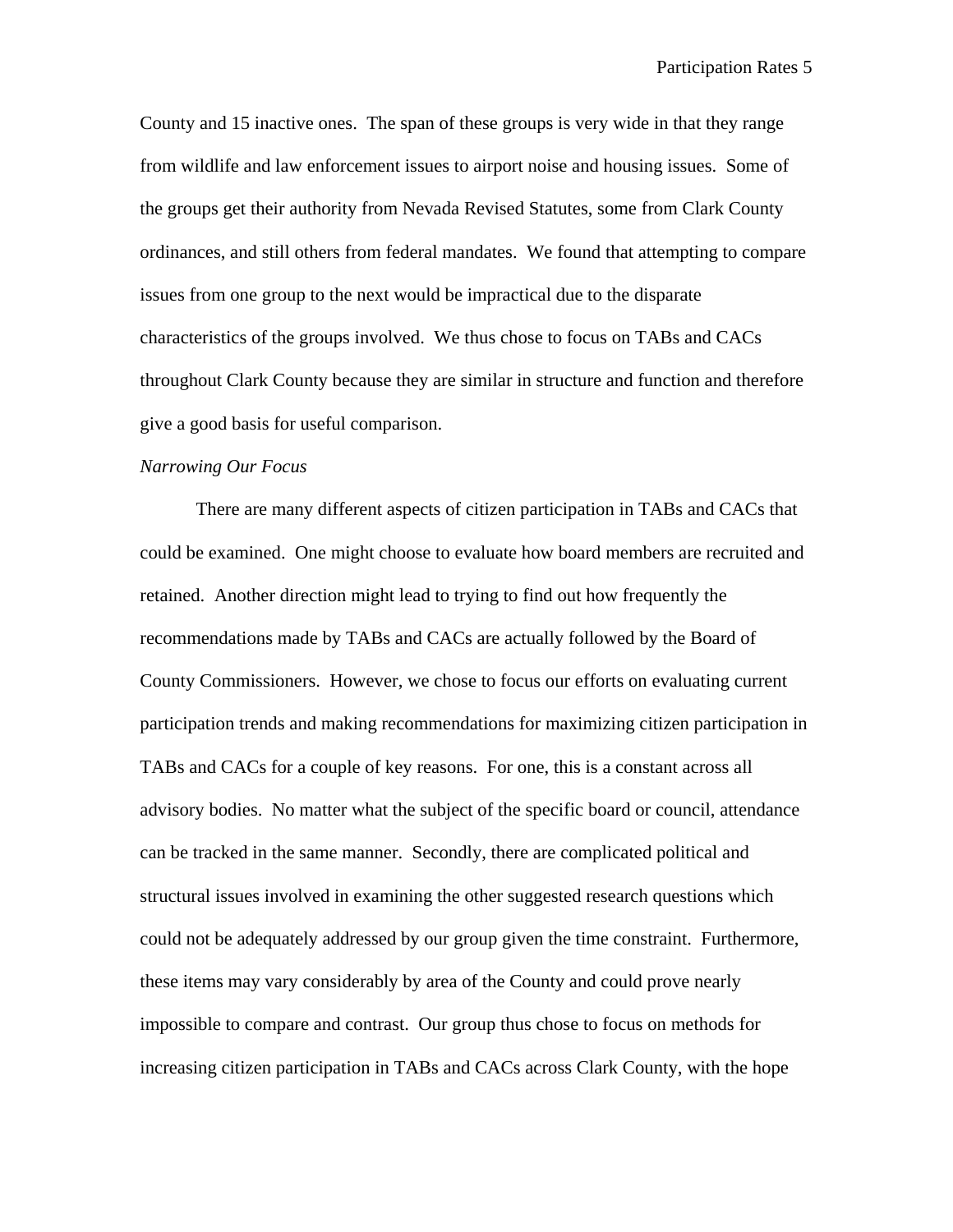that the suggested methods might also transfer to other advisory bodies within the County. Our research question is thus two-fold: What are current attendance patterns at TAB and CAC meetings, and what could the County do to maximize citizen participation? The County's goal through TABs and CACs is to solicit citizen input on items of concern for forwarding to the BCC, and to create a neighborhood forum where citizens can gather and discuss community issues. Our principal objective in this study is to assist the County in meeting those goals as effectively as possible.

#### *Criteria for Analysis*

There are several different criteria on which to base the rate of success of a particular program or effort. In our case, the most relevant criteria for the County in the area of citizen participation is clearly effectiveness. Since effectiveness is a difficult concept to measure, we are using citizen meeting attendance rates as a proxy for effectiveness; the idea being that the more citizens attend, the more feedback and useful input the County receives. The County is seeking to gain the most effective form of citizen involvement possible. The foundation of TABs and CACs is based on a need for self-efficacy for citizens. This self-efficacy is obtained by having a meaningful impact on local government decisions and their ultimate outcomes.

The citizen's perspective may be somewhat different. We hypothesize that the average citizen is seeking maximum efficiency in contributing his or her efforts. In today's fast-paced society where double-earner households are the norm and everyone has many responsibilities and commitments, we theorize that citizens are interested in contributing in the most time-efficient manner possible.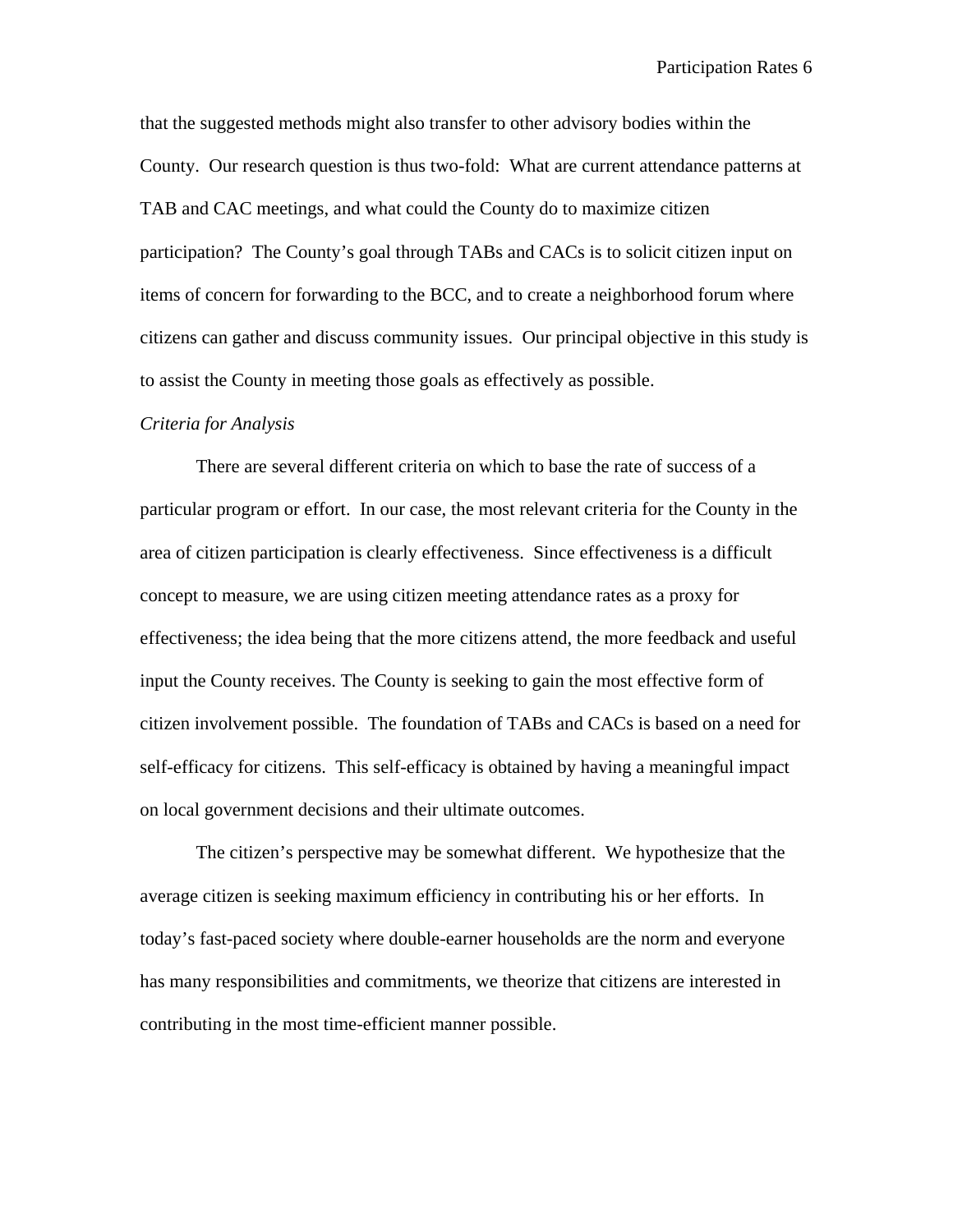#### Literature Review

Many aspects of citizen involvement and participation in government affairs and democratic processes are discussed and debated in the literature we examined. In 2000, Weeks illustrated that the provision of a broad scope of information to the general public and informed public judgment create opportunities for deliberation and more informed decision making for elected officials, managers, and citizens. Furthermore, Weeks (2000) found that involved citizens become more informed and eager to generate solutions. Wang (2001) found that collaboration between public managers, elected officials and citizens is associated with building consensus, meeting public needs and improving the general public's trust in government. Burby (2003) found that citizen involvement in planning initiatives can generate information, understanding, and agreement between citizens and government and give stakeholders a sense of ownership in projects.

Despite these advantages, there are some definitive challenges to implementation. Citizens can be cynical and distrustful of government and are typically comfortable participating in government from a distance (Berman, 1997; Callahan, 2000).

An avenue used to enhance citizen involvement in government is the use of citizen advisory boards, and the use of such advisory boards has been long standing. The Wisconsin Natural Resources Board, for example, has had over 120 years of active citizen involvement (Thomas, 1991).

There are a wide variety of issues and challenges that arise pertaining to citizen advisory committees. The typical problems that Greenwood, Breivogel, and Jester (1977) found when supporting a new advisory committee were: 1) developing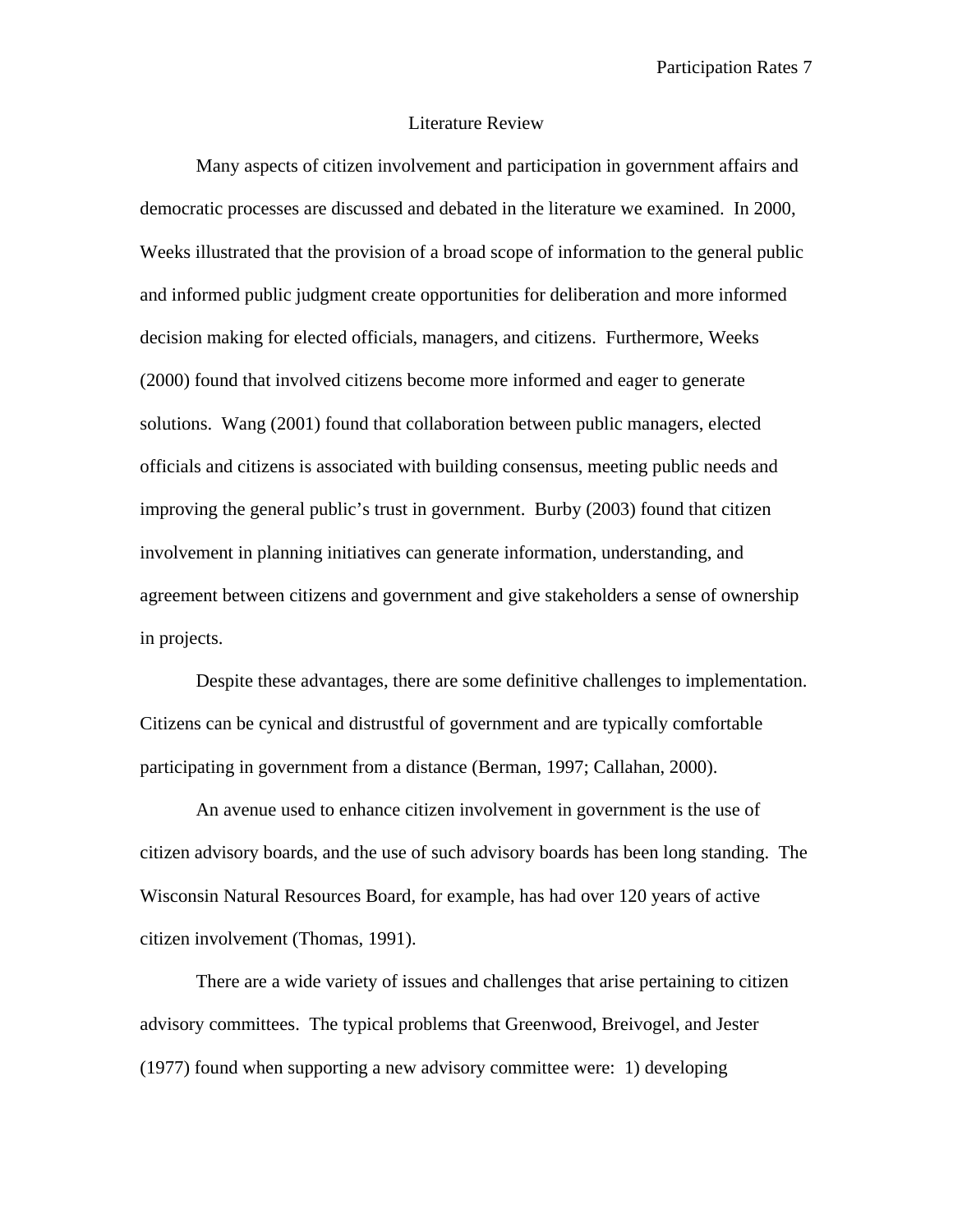procedures for selecting members, especially those from low-income minority backgrounds; 2) helping the advisory committee develop a direction and purpose; and 3) dealing with negative attitudes held by some of the administrators. Other challenges attributed to citizen advisory committees include shortcomings of citizens themselves, such as limited interest in and/or ignorance about government and poor understanding of issues (Kweit & Kweit, 1980).

Other critics have pointed to challenges involving broader institutional and political limitations, such as embedded class bias, lack of consensus on goals, and unwillingness of bureaucrats and elected officials to share power (Kathlene & Martin, 1991). They have also given emphasis to design inadequacies of participation techniques, such as sociocultural barriers that make public hearings inaccessible to large segments of the community, domination of citizen groups by non-representative interest groups, and over-reliance on inaccurate opinion surveys (Kathlene & Martin, 1991).

Enhancement of citizen participation is a critical factor in the viability of citizen advisory committees. Citizen participation is now an important component in nearly all government planning and policy initiatives (Kathlene & Martin, 1991). However, citizen participation techniques used to inform policy makers of the people's will have proven to be less than adequate (Kathlene & Martin, 1991). Irvin and Stansbury (2004) also suggest that the actual benefits of citizen participation should be carefully examined, and recommend that agencies look at cost and benefit indicators before automatically involving citizens in decision making.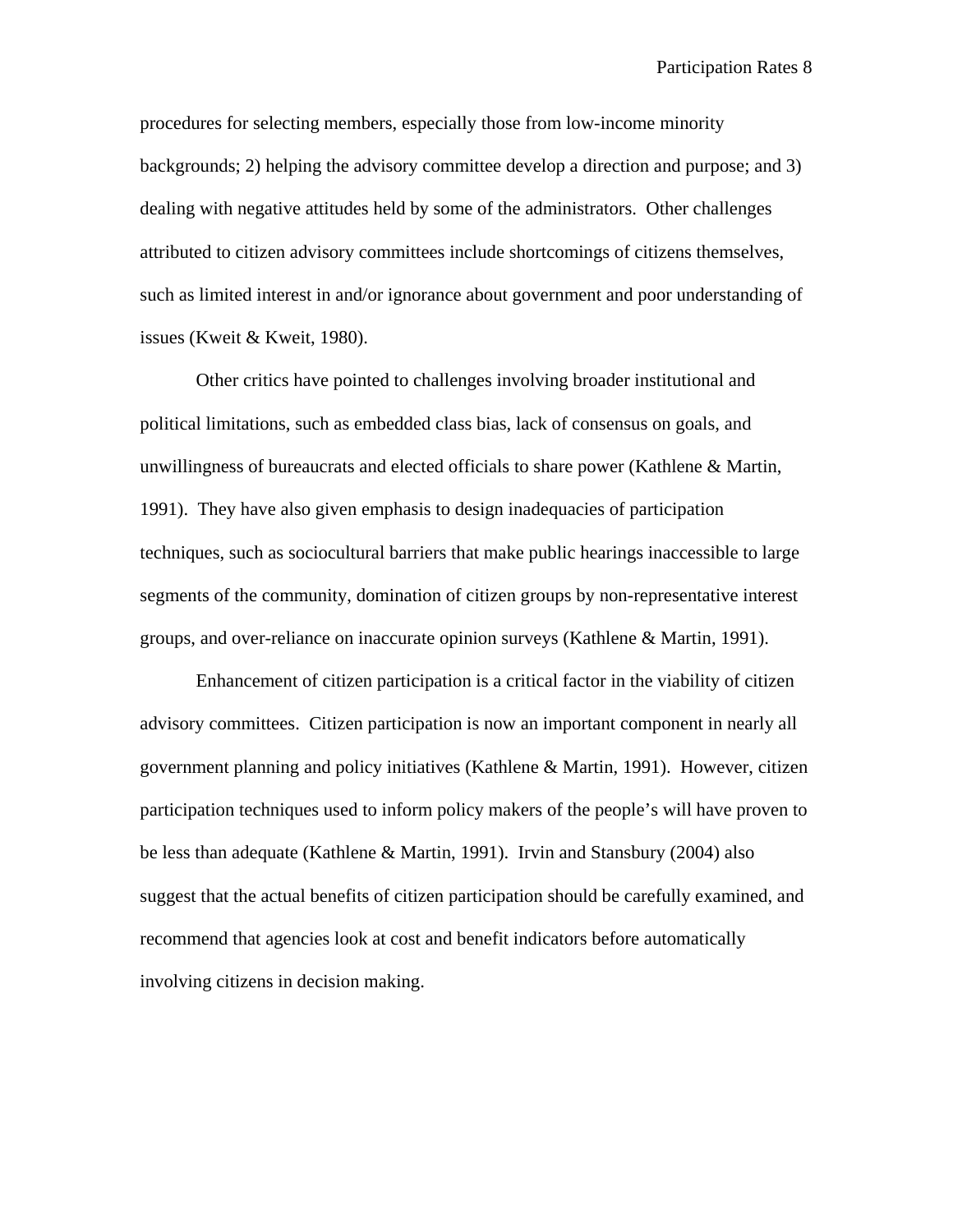# *E-government*

With the advent of new technologies and the rapid pace of online development, the internet world is changing dramatically, and government is no exception. Current literature is now focusing on taking web services to the next level in user services, which can be applicable to facilitating better communication and improved transactions between citizens and government. The OECD (2003) identifies three stages of governments' commitment to e-participation options: information, consultation, and active participation (as cited in Andersen, Henriksen, Secher, & Medaglia, 2007). Each refers to the degree of communication between citizens and government, with the information stage representing one-way provision of information to citizens, and the active participation stage referring to a full symmetrical two-way relationship wherein citizens are active participants in the policy-making process. Macintosh (2004) describes a similar evolution of e-government initiatives to involve citizens by identifying "eenabling," "e-engaging," and "e-empowering" of citizens (as cited in Andersen et al., 2007). Andersen et al. (2007) termed this environment of active citizen participation a "digital village," (p. 37) but point to the costs involved. They indicate that substantial costs are involved in that there must be someone on the receiving end (government employees) to handle all the input received. They also indicate that this might not only take employees away from existing tasks, but may require altogether new skill sets that will not necessarily be present in government organizations.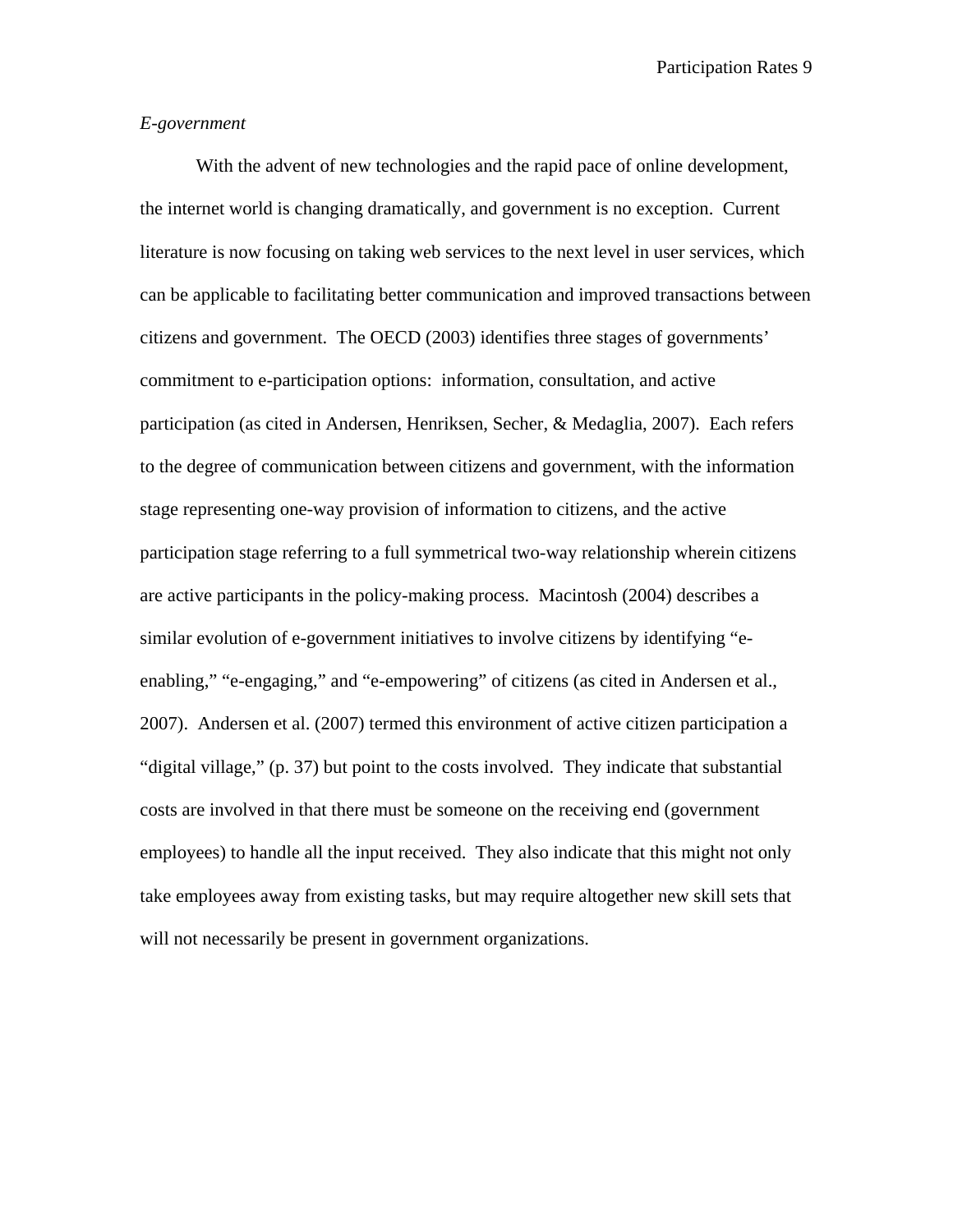#### Methods

# *Areas of Inquiry*

As discussed earlier, our topic was determined by discussing areas of interest and concern regarding advisory groups and bodies with Clark County representatives. Based on the information obtained through our discussions and exchanges with the County, we decided to assess CAC and TAB rates of participation. Some of the questions that were raised were: How can the County get citizens more involved in these meetings? How are people hearing about these meetings? Which topics are attracting citizens to attend meetings? Can the redevelopment and/or enhancement of the County website help to involve more citizens? After review and consideration of the above questions the following research objectives were established.

# *Research Objectives*

- 1. Assess citizen participation rates in the various TABs and CACs within Clark County.
- 2. Examine respondents' perceptions of the Clark County website.
- 3. Profile demographic characteristics of the citizens attending TAB and CAC meetings.

## Methodology

# *Sample*

Our sample group consisted of citizens who attended public meetings of CACs and TABs in Clark County in the months of June and July, 2008. Citizens who attend these meetings generally reside, do business, or wish to do business in the area governed by the council.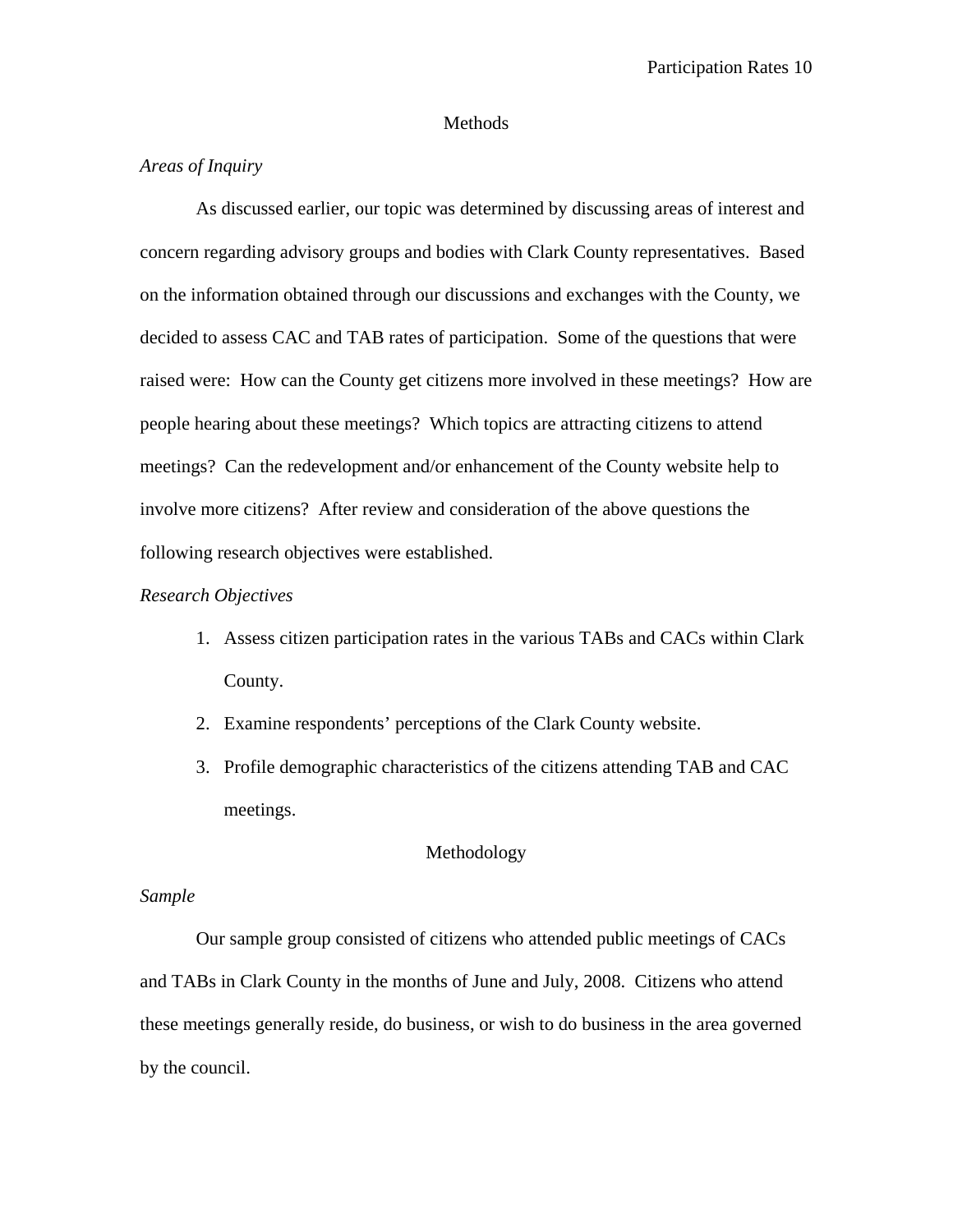# *Process Overview*

There are 13 TABs and 6 CACs. Our group designed a survey, and County liaison staff distributed the survey to the citizens who attended CAC and TAB meetings. Depending on the specific TAB or CAC, meetings were held once or twice during the study period. The self-administered questionnaire was designed to measure citizens' involvement and participation rates. Data collection procedures included statistical and content analysis of the surveys, anecdotal data collection by group members personally attending meetings, and personal interviews with the County liaisons.

# *Survey Design and Distribution*

In order to understand attendance trends at CACs and TABs, our group developed a survey. Questions for the survey were developed by our group members with the collaboration of the County liaisons and the responsible management analyst to ensure the survey met Clark County's needs and expectations<sup>[1](#page-11-0)</sup>. Surveys were labeled with headers for each target meeting, including the group name and meeting date on both pages of the survey itself, to ensure that each survey could be tracked appropriately. Surveys were then distributed to the liaisons to distribute at each meeting. Each liaison received 25 copies of the survey for each meeting to be distributed at their meetings held during June and July. Bags of chocolate candy were given to the liaisons to dispense at each meeting as an incentive for citizens to fill out the survey. There were a total of 37 meetings we created surveys for, and of those 37, 16 meetings returned surveys.<sup>[2](#page-11-1)</sup>

 $<sup>1</sup>$  See Appendix A for survey instrument used.</sup>

<span id="page-11-1"></span><span id="page-11-0"></span><sup>&</sup>lt;sup>2</sup> See Appendix B for a complete list of TAB and CAC meetings surveyed.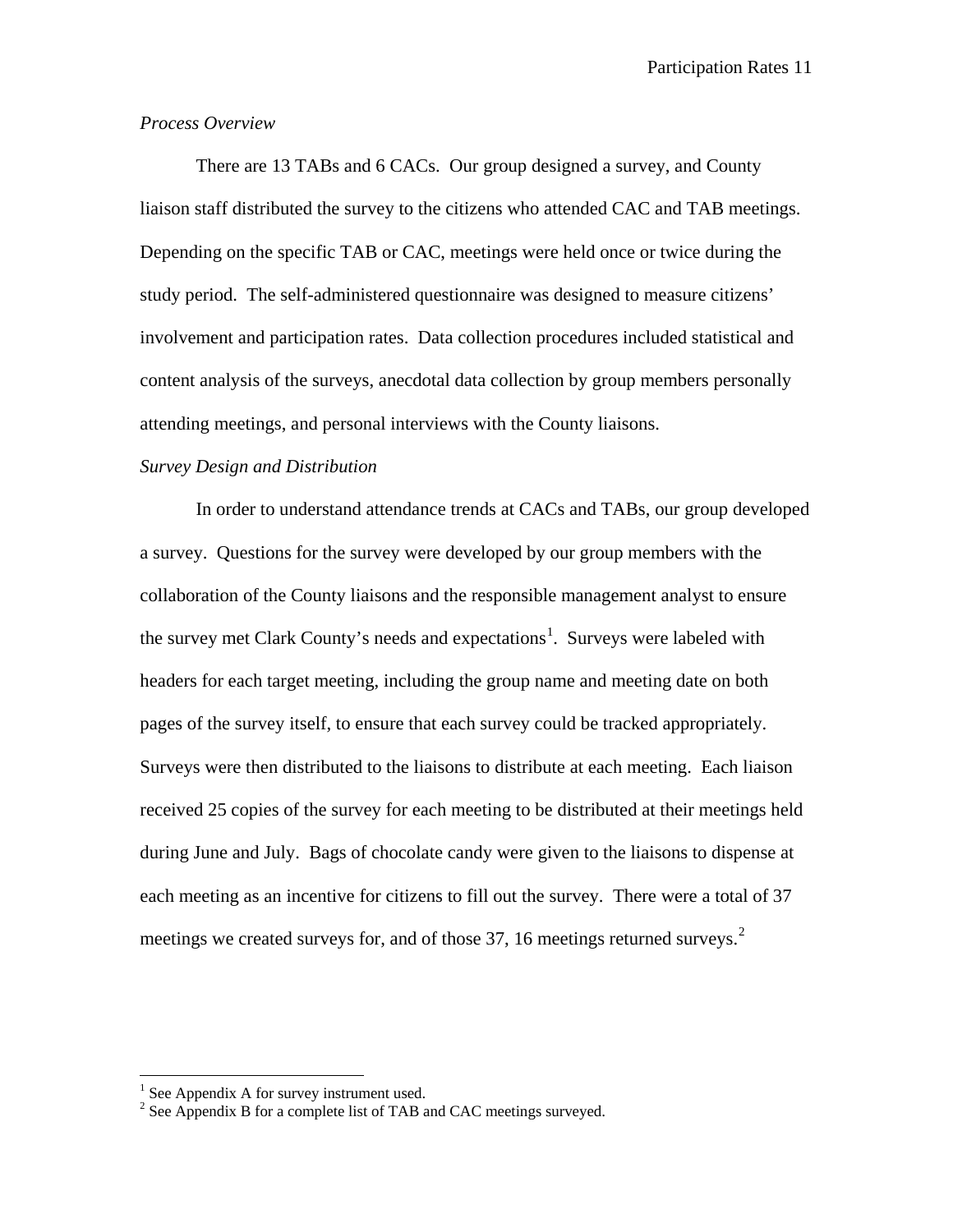# *Meeting Attendance*

In addition to the survey instrument, each member of our group personally attended two meetings, one urban and one rural, to gather anecdotal data and obtain an overall perception of the meetings. A rubric was developed to record observations of meetings<sup>[3](#page-12-0)</sup>. Group members gathered basic demographic data and other anecdotal evidence at the meetings each of us attended. Items that were examined included the number of attendees, demographic characteristics such as ethnicity, age, and gender of attendees, the subject and nature of comments given by citizens. We also looked at the attitude and demeanor of the speakers (angry, frustrated, positive, neutral, etc.) in an attempt to characterize the overall tone of the meeting.

# *Website Evaluation*

To determine what steps the County might take to improve the effectiveness of its website, we evaluated the website in the following manner. Each member of our group visited the website several times and performed several different searches to attempt to determine how information is organized. We asked survey questions pertaining to citizens' perceptions of the website as well, which will be covered below under survey findings. We conducted an interview with the County's director of public communications pertaining to the current website redevelopment efforts, and he provided us with information from a Web Usability Assessment that was performed for the County in January of 2006 by an outside consulting company<sup>[4](#page-12-1)</sup>.

<sup>&</sup>lt;sup>3</sup> See Appendix C for rubric used.

<span id="page-12-1"></span><span id="page-12-0"></span><sup>&</sup>lt;sup>4</sup> See Appendix D for detailed interview notes.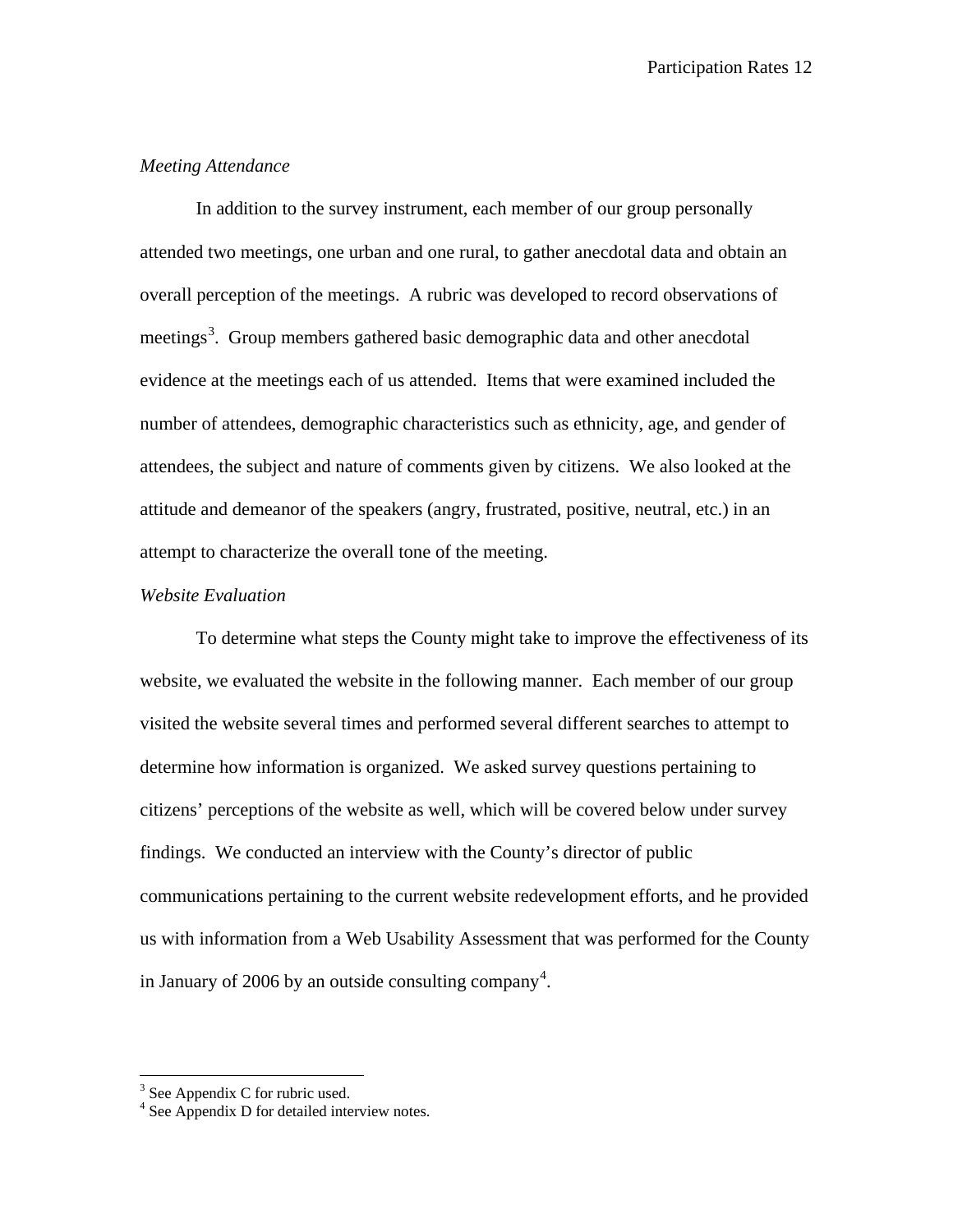# Results/Findings

# *Survey Results*

#### *Data analysis.*

Surveys returned to us from each meeting were given group numbers ranging from 100-1600 (for instance, all Enterprise TAB meetings were numbered  $100-199$ )<sup>[5](#page-13-0)</sup>. The individual surveys were the numbered within the group numbers. Meetings that had more than one data set were numbered with the same group number followed by ".1" to distinguish one meeting from the other (the maximum number of times the same TAB or CAC was surveyed was two).

Each survey question was coded to facilitate entry into an SPSS 15.0 spreadsheet.<sup>[6](#page-13-1)</sup> Questions with multiple answers were coded so that each option (every combination of answers given) was coded as a yes or no response.

Data analysis was run using SPSS to determine significant findings and charts and graphs were then created using Excel for a better visual representation of the findings.

# *Descriptive statistics.*

A total of 216 surveys were returned. The data analysis disclosed some significant findings. The results showed that 88% of attendees were Caucasian, in comparison to the 55% Caucasian make-up of Clark County. The Clark County demographics for 2008 report a 27% Hispanic and a 9% Black/African-American composition, as opposed to only a 5% attendance rate for each of these groups at CAC and TAB meetings. The attendees of the TAB and CAC meeting were primarily citizens

 $<sup>5</sup>$  See Appendix E for group numbering breakdown.</sup>

<span id="page-13-1"></span><span id="page-13-0"></span><sup>&</sup>lt;sup>6</sup> See Appendix F for coding spreadsheet.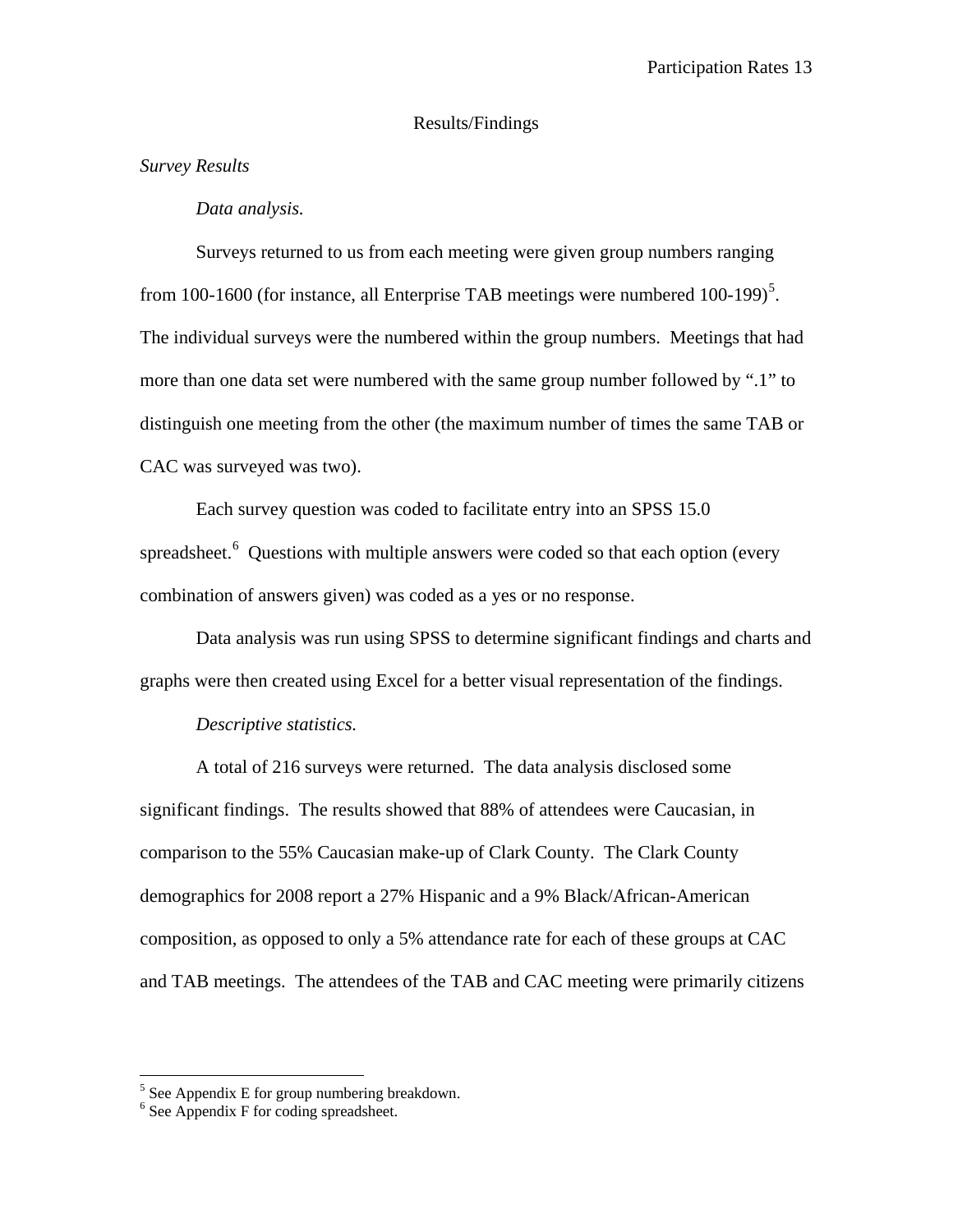over the age of 55 (47%), with 18-25 year olds only making up 1% of the attendees across meetings.

We looked at the ways in which citizens heard about the CAC and TAB meetings. Twenty-seven percent of respondents said that they heard about the meeting by receiving a mailer or announcement. The next most prevalent response was "Other." Examination of the "Other" responses provided showed various things, such as "just driving by," "applicant," or "representing an applicant."<sup>[7](#page-14-0)</sup> We found it to be of significance that less than 10% of attendees heard about the meeting through the website, because we assumed that with the popularity of the internet and electronic media, more citizens would have heard about the meeting in this way. Also, 77% of survey respondents stated they had attended previous public meetings. We interpreted this to mean that "new" people are not being drawn to meetings. We will discuss the implications of this and offer recommendations pertaining to reaching out to more citizens later in the paper.

We also looked at what prompted citizens to attend TAB and CAC meetings. Aside from the "Other" category<sup>[8](#page-14-1)</sup>, the most prevalent answers were "Neighborhood issue" and "General concern." We felt that perhaps our survey question lacked validity, considering the large number of "Other" responses we received. In hindsight we realized that we should have included an option related to "zoning and/or planning." "Environmental" and "Economic interest" were the least popular reasons that citizens attended meetings.

Fifty-seven percent of respondents said that they had visited the Clark County website. Of those who had visited the website, 82% said that the information they were

<span id="page-14-0"></span> $7$  See Appendix G for a complete breakdown of "Other" responses for this survey question.

<span id="page-14-1"></span><sup>&</sup>lt;sup>8</sup> See Appendix H for a complete breakdown of "Other" for this survey question.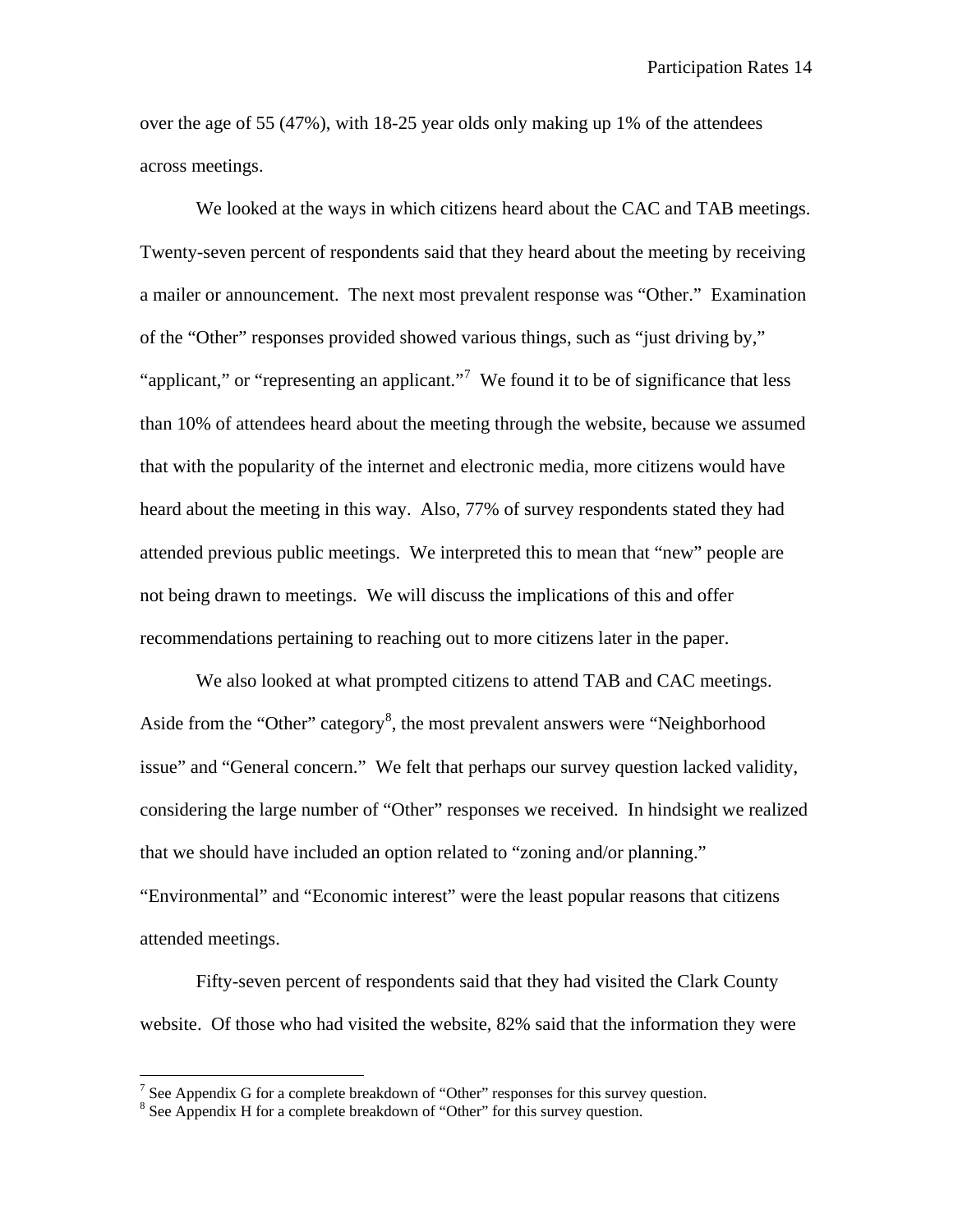looking for was easy to find. The three most common reasons that respondents said information was not easy to locate were that agendas were hard to find, archived information was hard to locate, and the website was hard to navigate<sup>[9](#page-15-0)</sup>.

#### *Meeting Observations*

#### *Urban v. rural.*

Depending on the type of board (urban or rural), the types of issues discussed differed considerably. In urban areas, citizens and/or their representatives presented zoning issues to the board for approval, including long-term planning, requests for variances on ordinances, and work projects. Rural areas discussed a wide variety of issues from summer recreation programs to improving landscaping in the town. We found a much more community-oriented atmosphere at the rural meetings. The attendees seemed to know each other well and share a common community spirit. The urban meetings generally had less public comment and were much less lively.

# *Liaison Interview Results*

We each interviewed the liaison for the meetings we personally attended. These interviews gave us a unique perspective into how the liaisons view their jobs. Specifically, we learned that the majority of the liaisons have been in their positions for eight years or more and have been with the same board or council for that length of time. Newer liaisons have been in the position for three years or less. Concerning meeting attendance, all of the liaisons except one said the attendance at the meetings was normal. However, the number of attendees varied at each meeting. Whitney and Winchester had the lowest number of attendees (with 7 and 12 respectively) as compared with the other meetings with attendance over 20 people.

<span id="page-15-0"></span><sup>&</sup>lt;sup>9</sup> See Appendix I for a complete listing of responses for this survey question.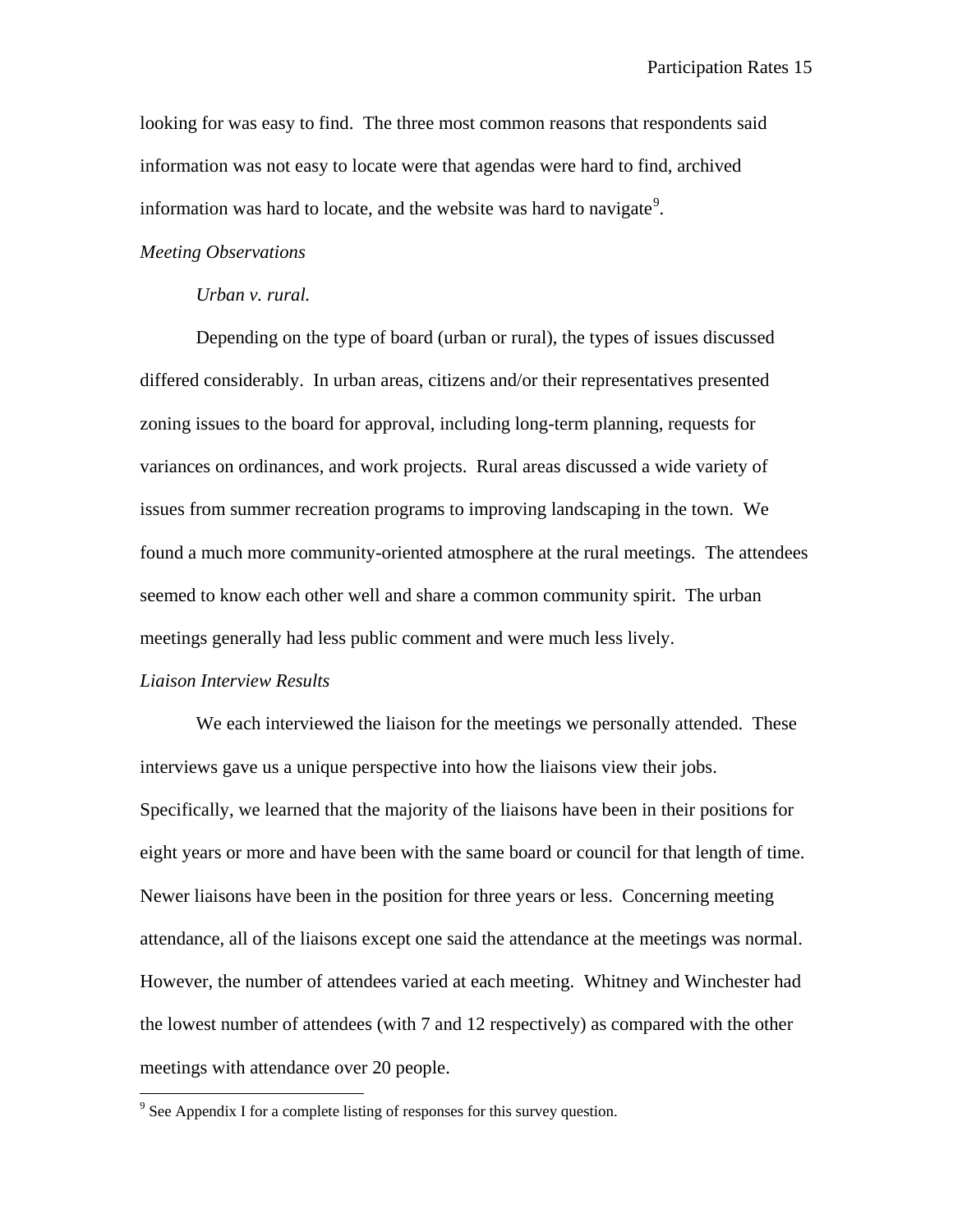When asked, "Who are the majority of the people that attend?" and, "Are there any regulars?" the rural liaisons said mostly regulars attend. In contrast, the urban liaisons said people who attend usually have a specific concern or an issue that affects them personally.

The liaisons in the urban meetings reported that they only knew the citizens in the area somewhat well or not very well. In contrast, the liaisons for the rural meetings responded to the same question with "well" or "very well."

When asked, "How often is the website updated?" the liaisons gave a variety of answers. Some stated the website was updated according to public meeting laws. Others stated it was daily or whenever the two liaisons responsible for updating the website get around to it. One of the liaisons responsible for updating the website stated that it is updated weekly.

#### *Design Limitations*

#### *Attendees vs. non-attendees.*

The plan of surveying meeting attendees came about when considering our time constraints and how to obtain the most information possible given our limited time and resources. We wanted to determine who is attending these meetings and how they are finding out about them. We were aware going into the project that there were immediate limitations inherent in the method we used, but given our time constraint, we chose to proceed with the aforementioned plan.

The primary limitation that we recognized at the outset of our project was that we were only surveying attendees of the meetings. To get a full picture of the actual level of citizen involvement (or lack thereof), we would ideally like to get feedback from those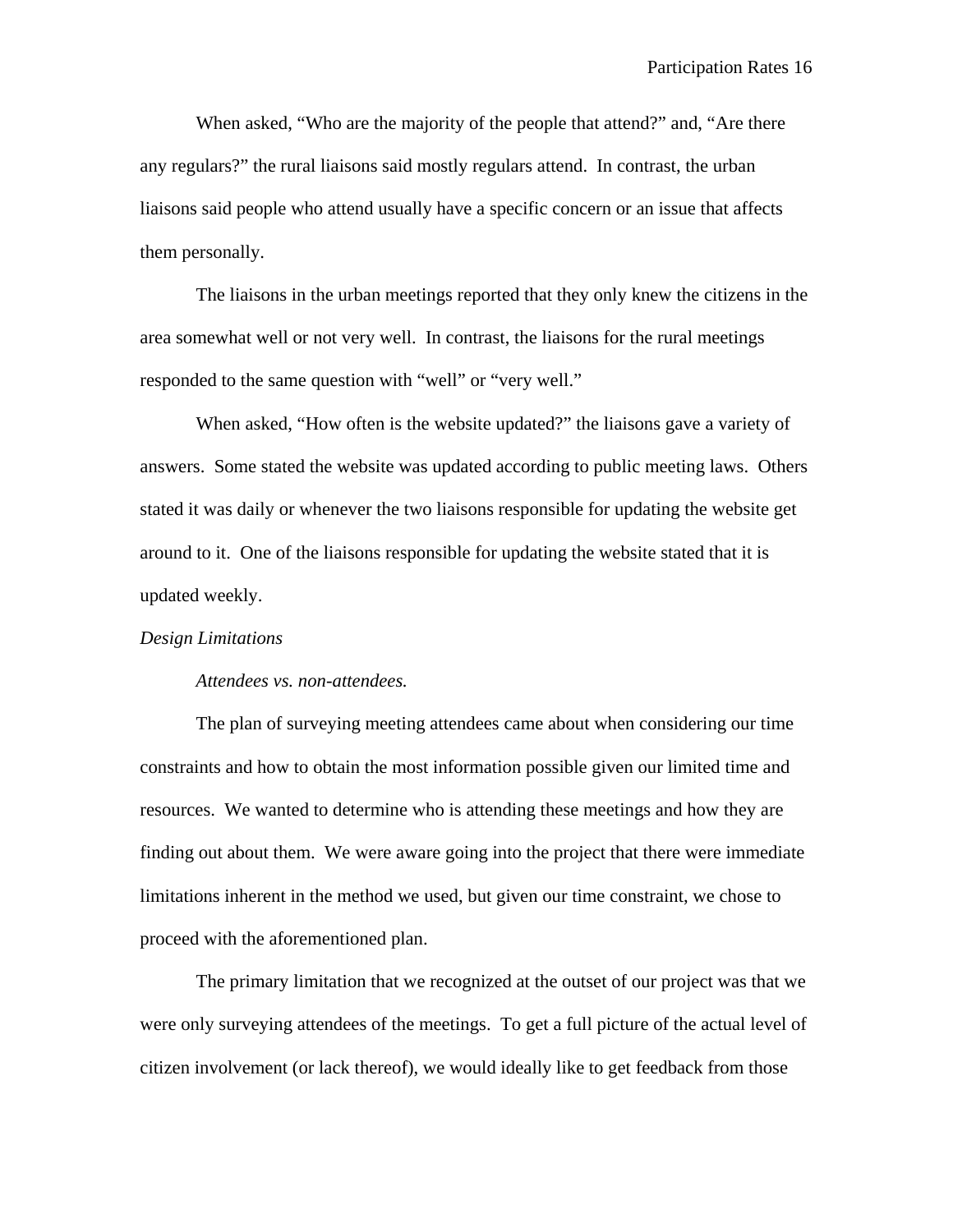who do not attend meetings as well. Surveying non-attendees, however, would amount to essentially embarking on a county-wide survey, and would require extensive time and resources. Since we had such limited resources we decided to opt for surveying only attendees.

#### *Need for Further Research*

A recommendation for future research would be to take the opposite approach of this study and conduct a community survey to find out why citizens do *not* attend TAB and CAC meetings, and what might entice them to participate.

Another issue that was apparent in our survey data was a definite underrepresentation of minorities at TAB and CAC meetings. This is another area that could be addressed through future research, especially given the rapid growth rate and rate of demographic change that has occurred and continues to occur in Clark County. Exploring what measures could be taken to reach out to minorities and engage them in local government would be fruitful research for the County.

#### *Survey Limitations*

We wrote our survey with the intention of gathering as much information as we could from the attendees at the meetings. With the assistance of the liaisons at the meetings, the return rate of the surveys was high and we were able to obtain a lot of data for analysis. As the surveys were being returned, we discovered a few areas of concern that we had not anticipated, which had the potential to skew our data and results.

One thought that came to us too late in the process was the idea of including a cover letter of instruction for each packet of surveys for the liaisons to distribute. We could have outlined who the survey was intended for (primarily only citizens in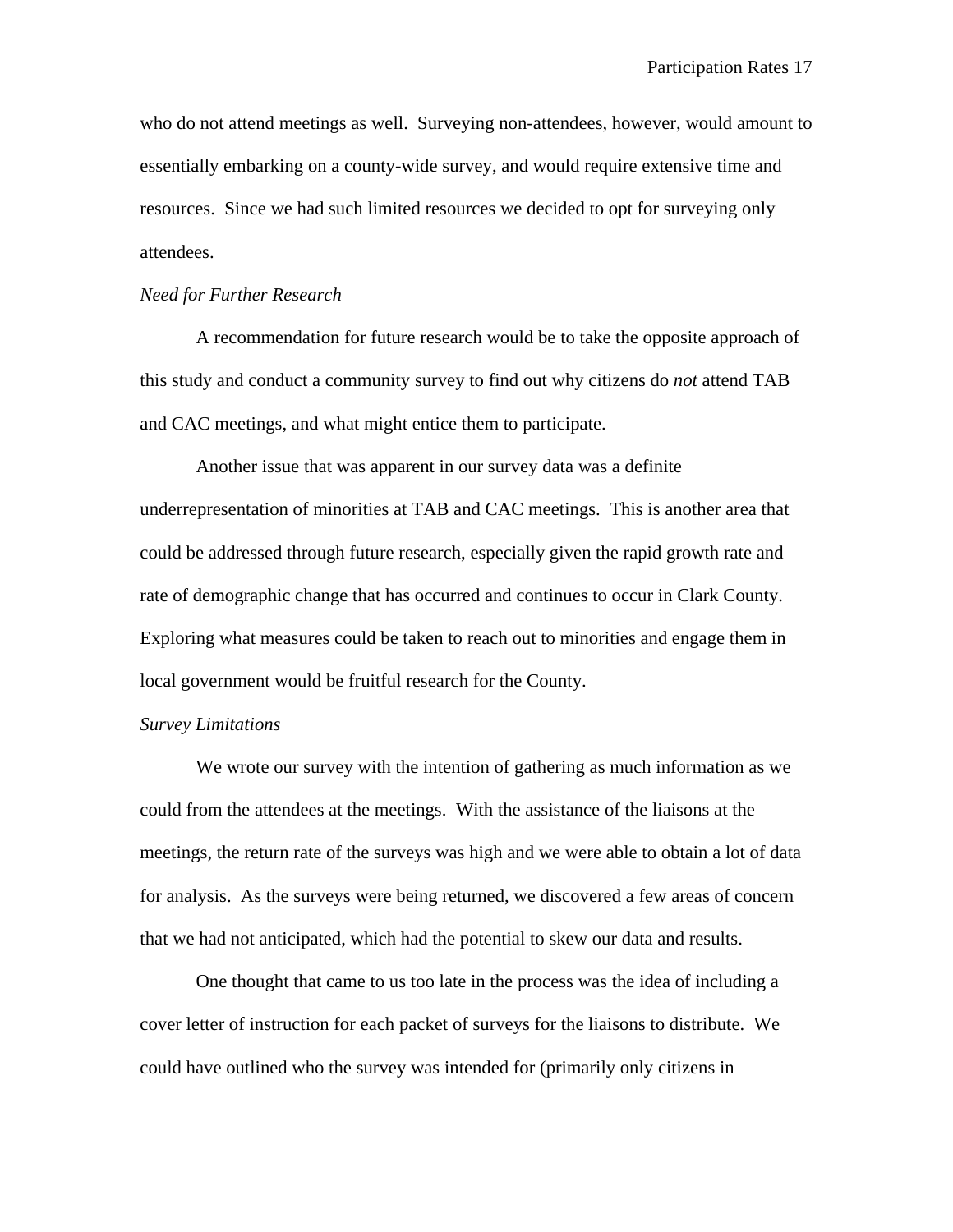attendance, not TAB/CAC board members, County staffers, etc.) and thanked everyone again for their participation.

Another issue that came to light was the fact that we had no way of determining whether some respondents took the survey more than once. Since surveys were sent to multiple meetings of the same TAB or CAC in some cases, there is the potential that some people went to both meetings and took the survey both times.

#### Recommendations

There are several recommendations that our group would like to extend to Clark County to help boost attendance and citizen involvement in the TABs and CACs that represent them.

# *Reaching Missing Demographics*

From the survey results and our own personal experience in attending some of the meetings, it is clear that only a certain group of people typically attend these meetings. We found that older and middle aged males make up most of the participants. Older and middle aged females are second, and those two groups accounted for the vast majority of those in attendance. Younger participants were underrepresented.

Comparison with demographics charts obtained from Clark County's website [\(www.accessclarkcounty.com\)](http://www.accessclarkcounty.com/) shows that there is a significant discrepancy between those who live in the areas and those who attend TAB and CAC meetings. A discrepancy is also evident when it comes to race and ethnicity and the lack of representation of minority groups. We have developed several recommendations to help bolster participation within these two groups.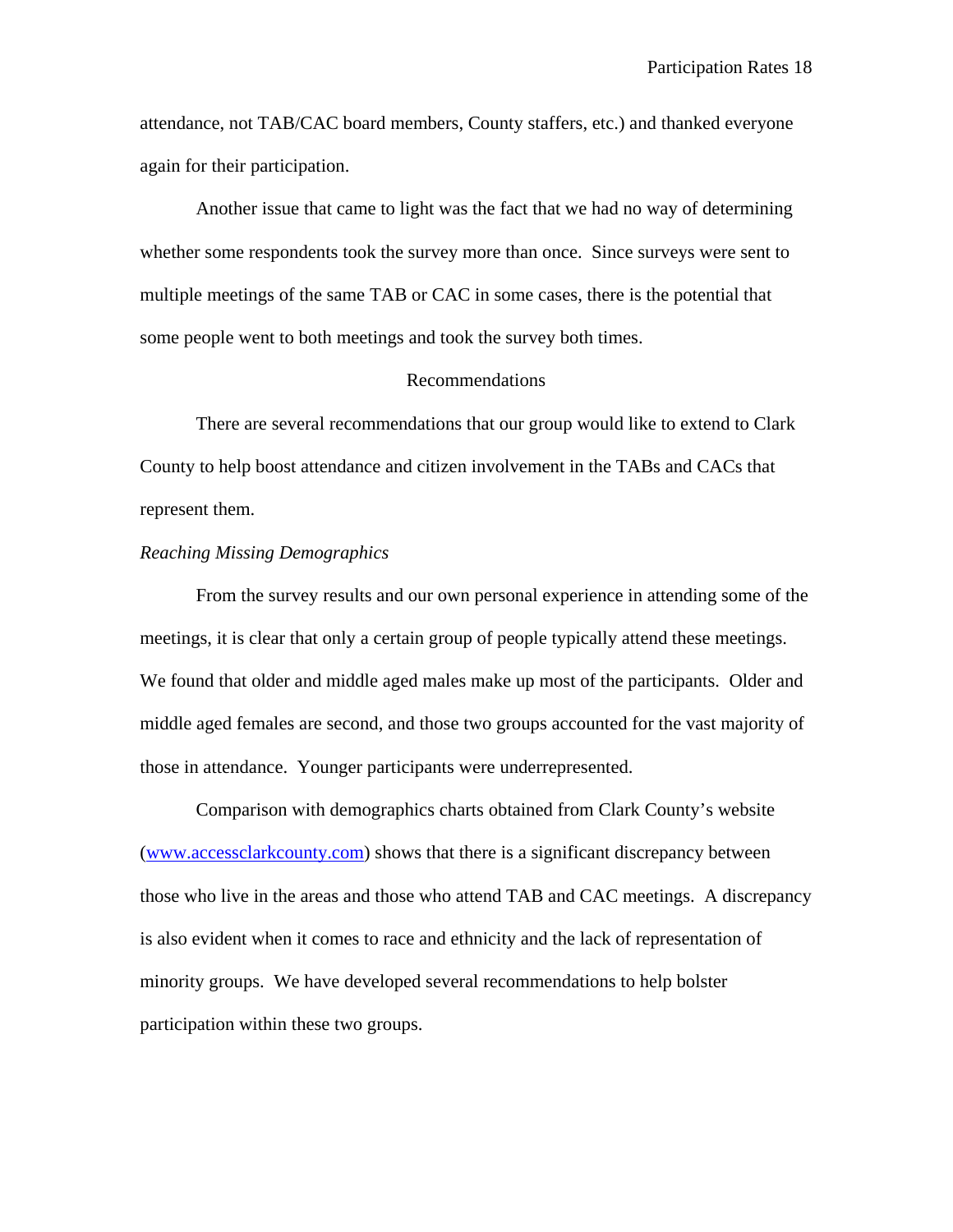# *E-government options.*

For the younger group of citizens that we are trying to reach, we believe they tend to be more technologically savvy than some of the older participants. It is our suggestion that the County use this to reach out to them. Through the use of the website, and other methods of communicating electronically such as e-mail or text-messaging, the County might have greater success in reaching this group of citizens.

# *Meeting notice placement.*

To reach the minority groups that were also greatly underrepresented at the meetings, a different method should be employed. It is possible that they are not receiving the information through the mail, or that notices are not posted in places they frequent. In order to reach these groups of people whose voices are not being heard, we recommend two possibilities. The first option is changing the locations where notices are posted or adding additional locations, which should include establishments frequented by the target minority groups. For example, the County should consider posting notices in ethnic specialty supermarkets or restaurants. The second method of reaching minorities that we suggest is to create some form of minority outreach program. This could be a forum where minorities could go and have their voices heard and give their input on decisions that affect them and their communities.

# *"Send it to us, don't make us find it."*

Through our research, we found that the normal procedures for placing meeting notices consists of posting in areas with a high density of pedestrian traffic like public libraries and convenience stores. This method could perhaps be supplemented with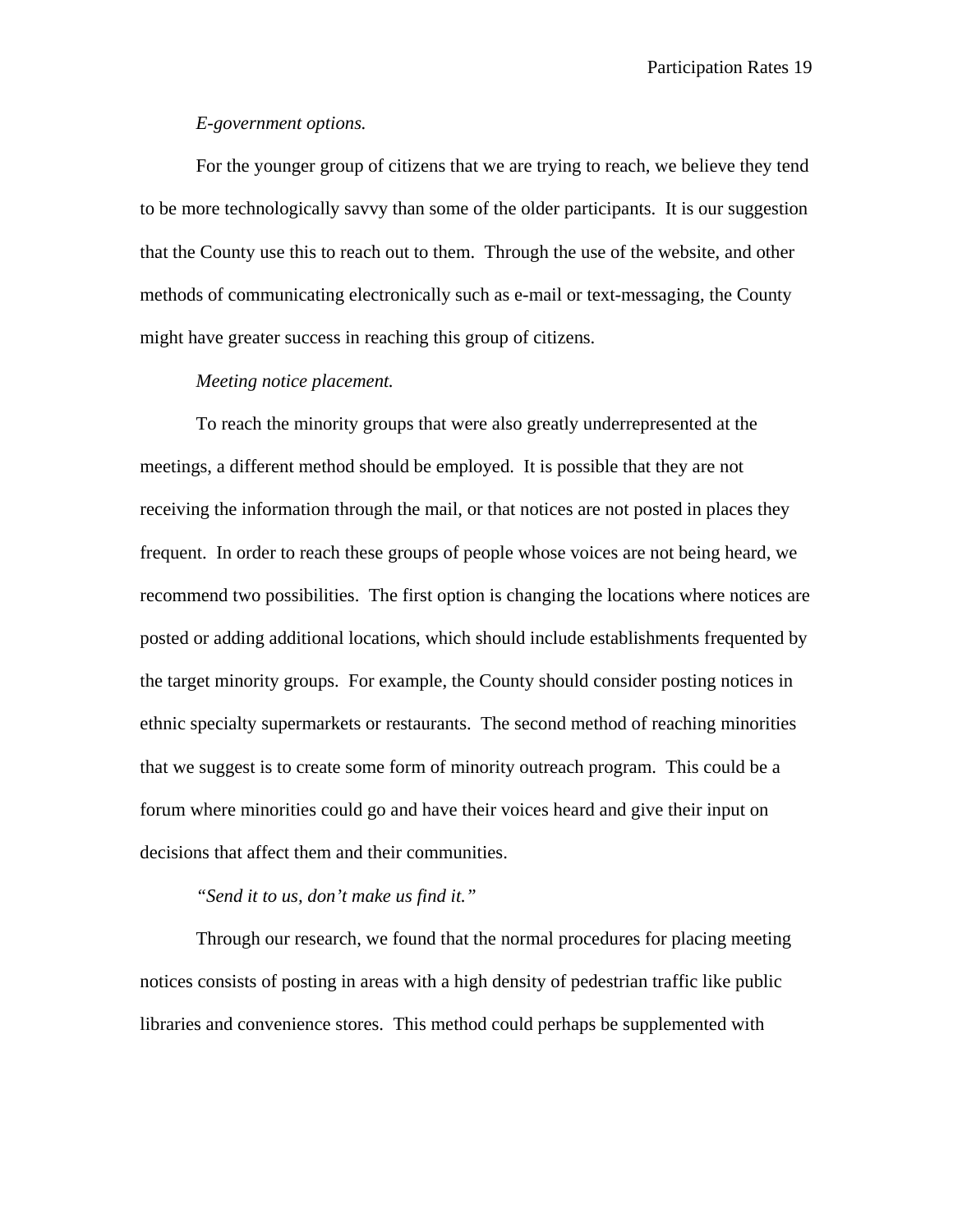"direct delivery" options to better fit with today's fast paced society, in which citizens might not stop to read posted notices.

In today's society citizens may be less inclined altogether to seek out information. With the advent of enhanced communication mechanisms, we are constantly stimulated with information of all types coming at us from all directions, and we have grown accustomed to having things delivered directly to us, through avenues such as text messages and e-mails.

We found through our survey results that mailers delivered directly to citizens' homes are very effective notification mechanisms for the demographic that attends TAB and CAC meetings, and we argue that electronic personal notifications could also be utilized to help inform the public of upcoming meetings and encourage them to attend. *Meeting Structure/Format*

#### *Track attendance.*

When our group members attended the meetings, one of the first things we noticed is that the majority of meetings do not track attendance. The County thus cannot effectively track or compare meeting attendance. Therefore, the simplest recommendation we offer is to use a sign in sheet for every TAB and CAC meeting. This would give the County a record of meeting attendance trends and if they do choose to target initiatives to increase meeting attendance, they will have a concrete measure of success.

#### *Give systematic feedback.*

When citizens attend meetings, there is often a specific item of concern on the agenda that they want to learn about or voice their opinion on. After they say or learn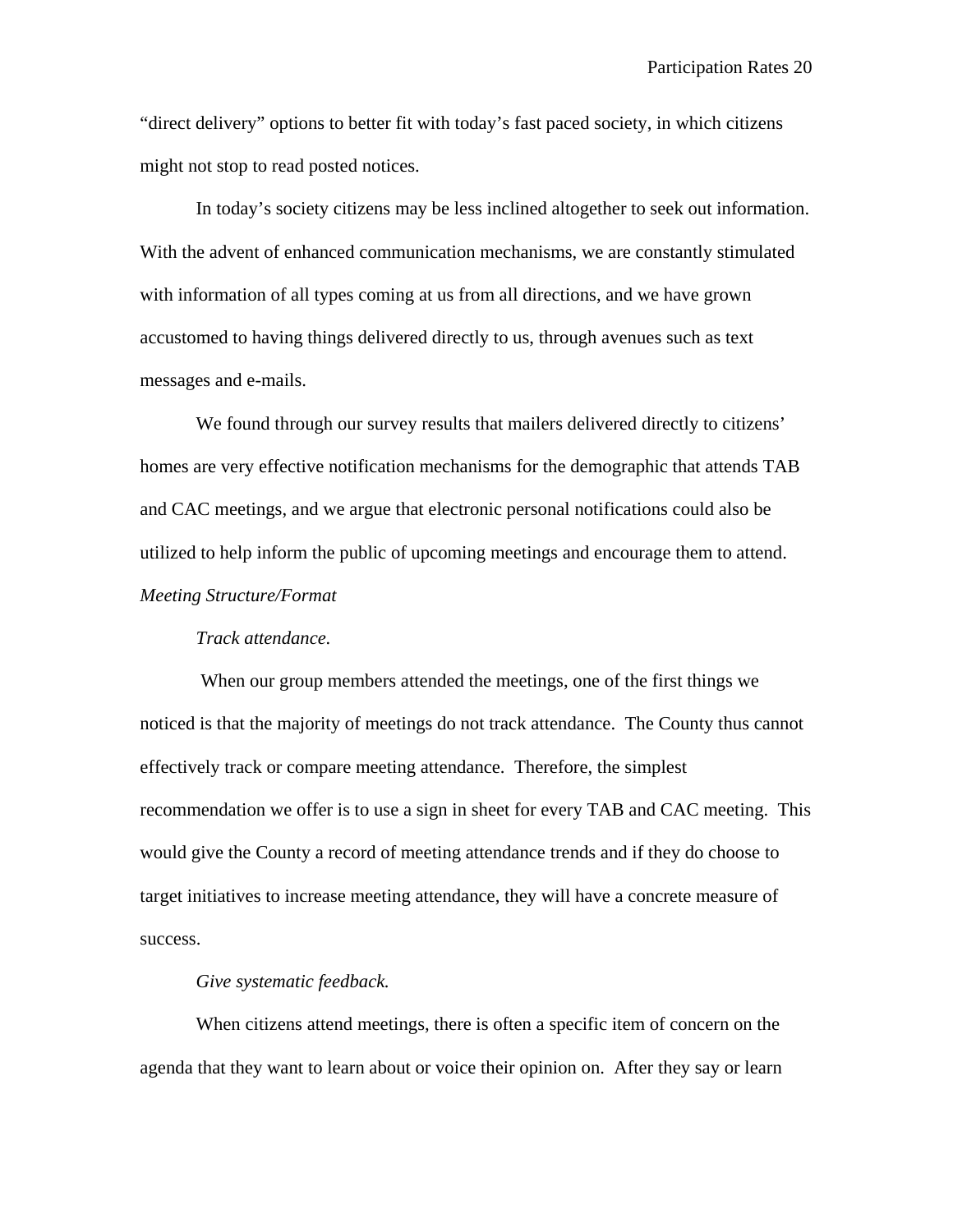what they want to, they often leave. Some do not say anything at all at the meeting, but rather simply listen to the information that is given.

We believe that when citizens participate in a meeting, they will be more likely to attend another meeting in the future if they perceive that their opinion counts and is considered in decision making. Even if the ultimate decision goes against their wishes, the fact that their ideas were heard in the process would give them a better sense that their participation mattered. What we found is that sometimes citizens voice their opinion and then do not know the outcome of the issue. This can leave citizens feeling unfulfilled or confused. We suggest that the County strive to build more effective two-way communication between citizens and their local government. We believe that they can accomplish this by bolstering the role of the liaison, who serves as a messenger between TABs and CACs and the County. The liaison could use the designated agenda time to systematically provide brief updates on the progress of all items discussed at the previous meetings and continue to do so until the completion of each item. We feel that this would create a better sense of genuine citizen involvement and participation in the democratic process.

#### *Website Redesign*

Our research, interviews, and experiences substantiated what was found in the Web Usability Assessment performed for the County in 2006. There is a wealth of information and data available on the website, but its organization is not always logical from the user's perspective. Finding information often requires the user to be familiar with the County's organizational structure, and some information is accessible through multiple channels. We second a recommendation offered in the Web Usability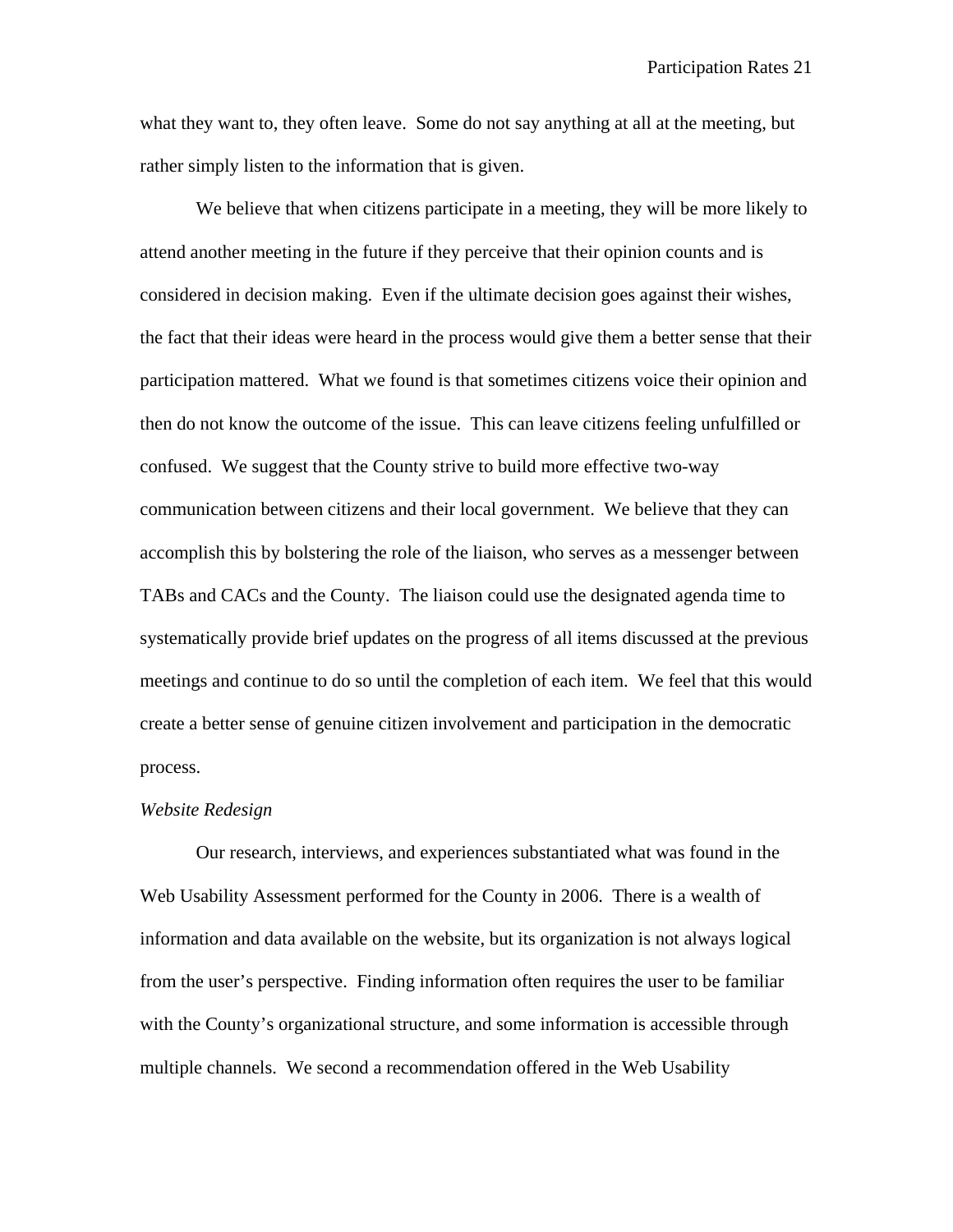Assessment, which is to replace the current multiple navigation schemes with one simplified and consistent design.

#### *Need for citizen input.*

One other key recommendation that we offer regarding the restructuring of the website is that the County solicit and incorporate systematic citizen feedback throughout the website redevelopment process. We believe that this will help the County maximize the user experience and more effectively meet citizens' needs and expectations for online processes, transactions, and communications with government.

#### *Future Recommendations*

#### *E-government/Web 2.0.*

There is no question that technology changes and gets better and more sophisticated all the time, and the way people communicate also changes in stride with the new technologies available. In today's fast paced society people do not always have the luxury of taking the time to attend public meetings, but they still have a right to be able to participate in the discussions and find information on issues that directly impact them. The best solution would provide a way of accessing the information that one would hear in a physical meeting from the comforts of your own home and on your own time. We encourage the County to continue to make improvements and enhancements of options such as live streaming video to accommodate virtual participation in TAB and CAC meetings.

In addition, many innovative organizations both inside government and in the private sector are implementing new features in web design known as "Web 2.0" or "the new internet." This is not new technology per se, but rather more dynamic usage of the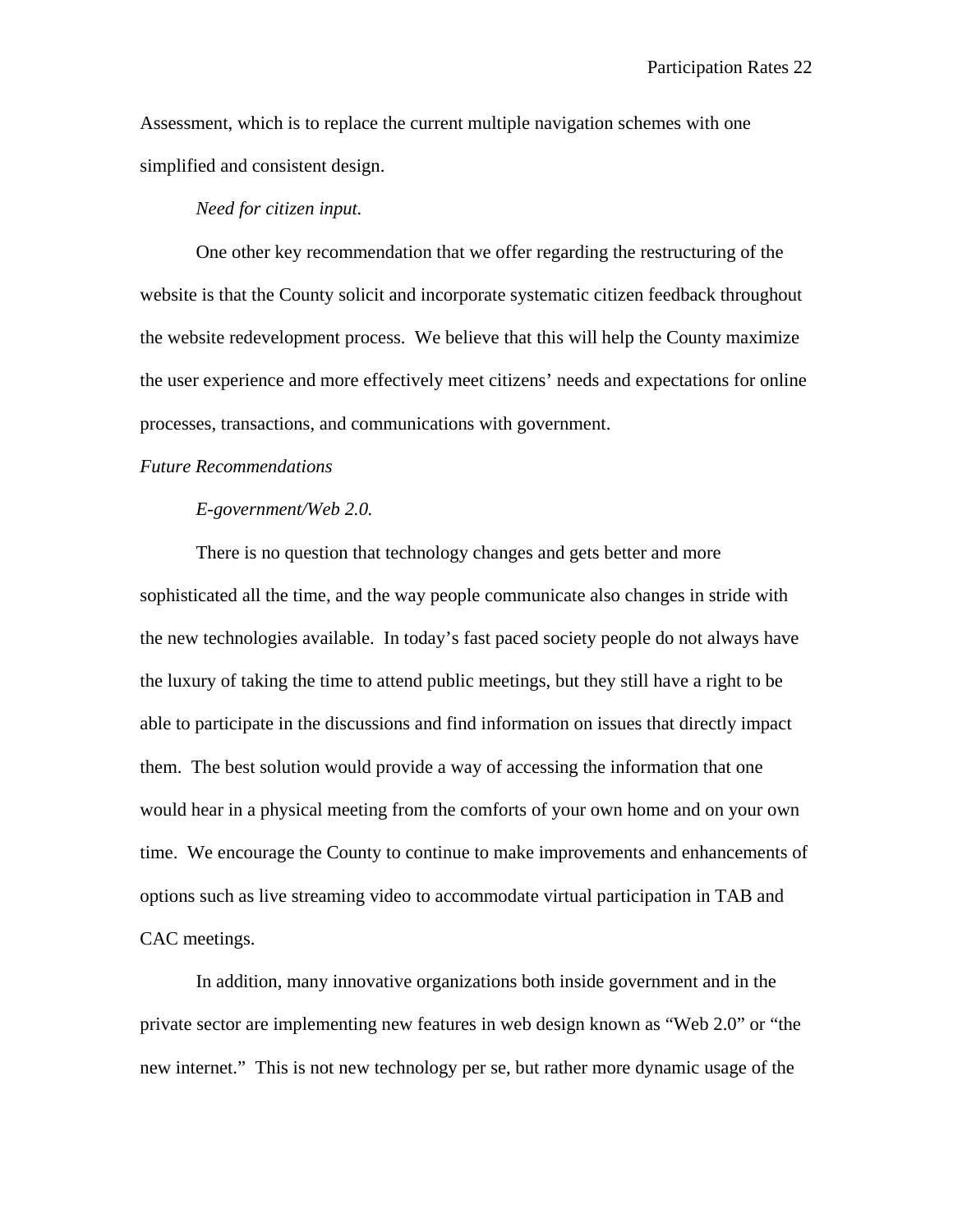internet characterized by "user-generated media." One of the buzz words du jour is *blogs*. Blogs, short for "weblogs," are user comments posted in a particular forum. This allows for instant communications and exchange of ideas.

 The County could also add value to its website by creating a blog forum for citizens. In this way, citizens could exchange ideas with each other and with government officials, without having to leave their homes or offices. Whole discussions could be facilitated between citizens and government officials that would help create sound decisions that represent the community. The County could also easily track which subjects are getting the most attention. They could also use this forum to post information which would help people better understand current issues or debates that they may not quite grasp.

We qualify this as a future recommendation because successful implementation of features like this would require a significant commitment of resources. One key concern with user-generated content being posted is the need for a moderator to review and monitor posted content. Because it is a public website, there would need to be a method to prevent inappropriate, harassing, offensive, or pornographic items from being posted. Because the information that is posted would ultimately be used to help make decisions, the moderator would also need to ensure the posted material is accurate and conduct adequate research to provide correct responses to inquiries. While this can be a very resource-intensive venture, we recommend that the County keep it in mind for future website enhancements. If the right resources are in place, this could prove to be a very fruitful addition to the website.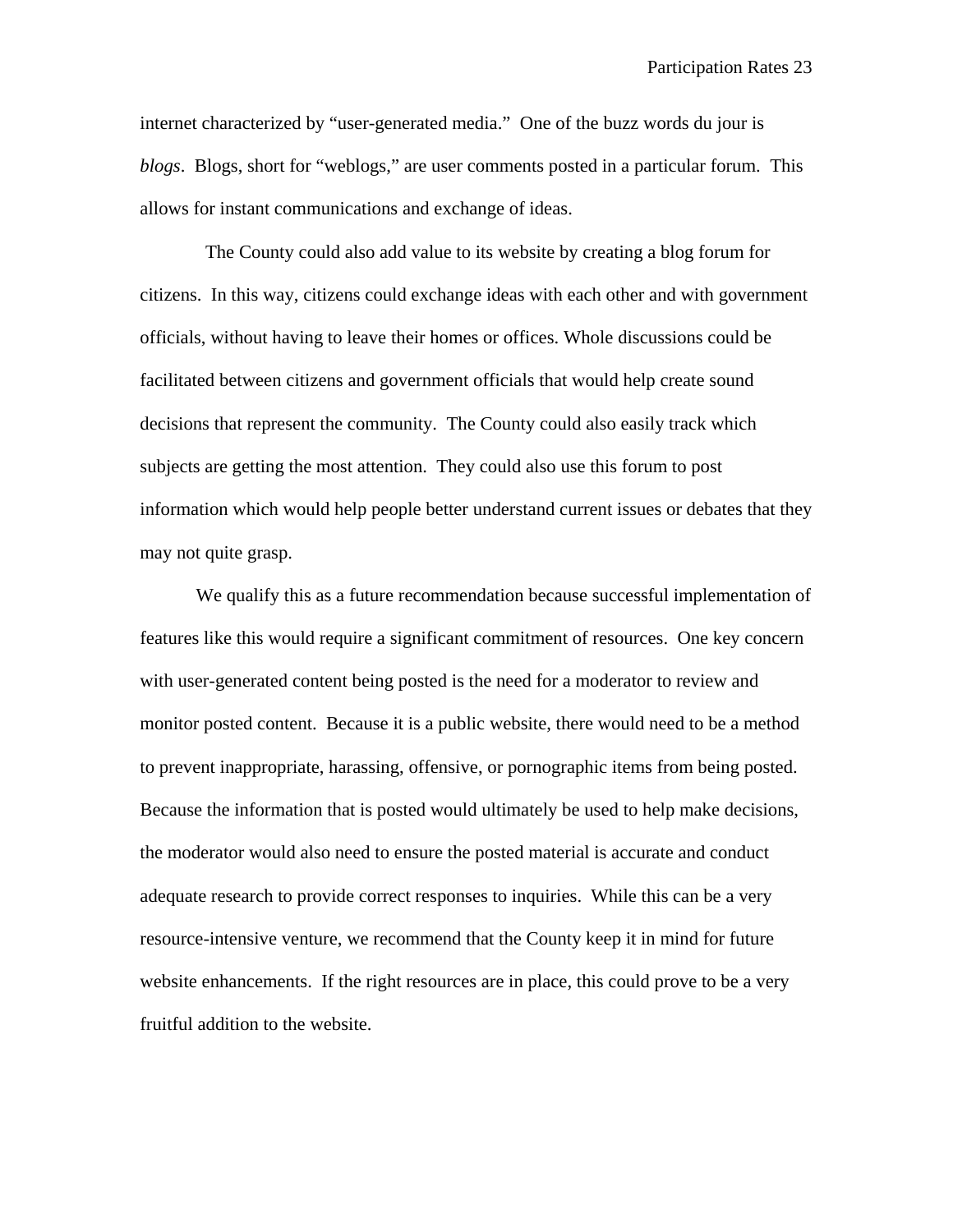#### Conclusion

It is every citizen's democratic right to voice his opinion and have his say in his local government affairs. Through the research we have done this summer, we have found that a surprisingly low percentage of the population of Clark County is actually utilizing this right, as evidenced by the low attendance rates we found at TAB and CAC meetings.

We have offered several recommendations, supported by the literature we examined on citizen participation, the survey results we obtained, interviews we conducted with County staff, and our own observations. We found that a large segment of the population of Clark County is not being represented at TAB and CAC meetings, including minorities and young adults. We have proposed recommendations to reach out to these groups, including suggestions for new meeting notice posting options and website enhancements. We have also suggested methods for optimizing communication between citizens and governments in ways that will make citizens more confident that their voice is being heard and hopefully increase their level of trust in local government.

We believe that as our society changes, government must also adapt and think creatively and innovatively to keep pace with the current world we live in. What worked 20 years ago, or even 10 years ago, may no longer be relevant. Government should strive to reach out to citizens on their level to generate productive participation and involvement.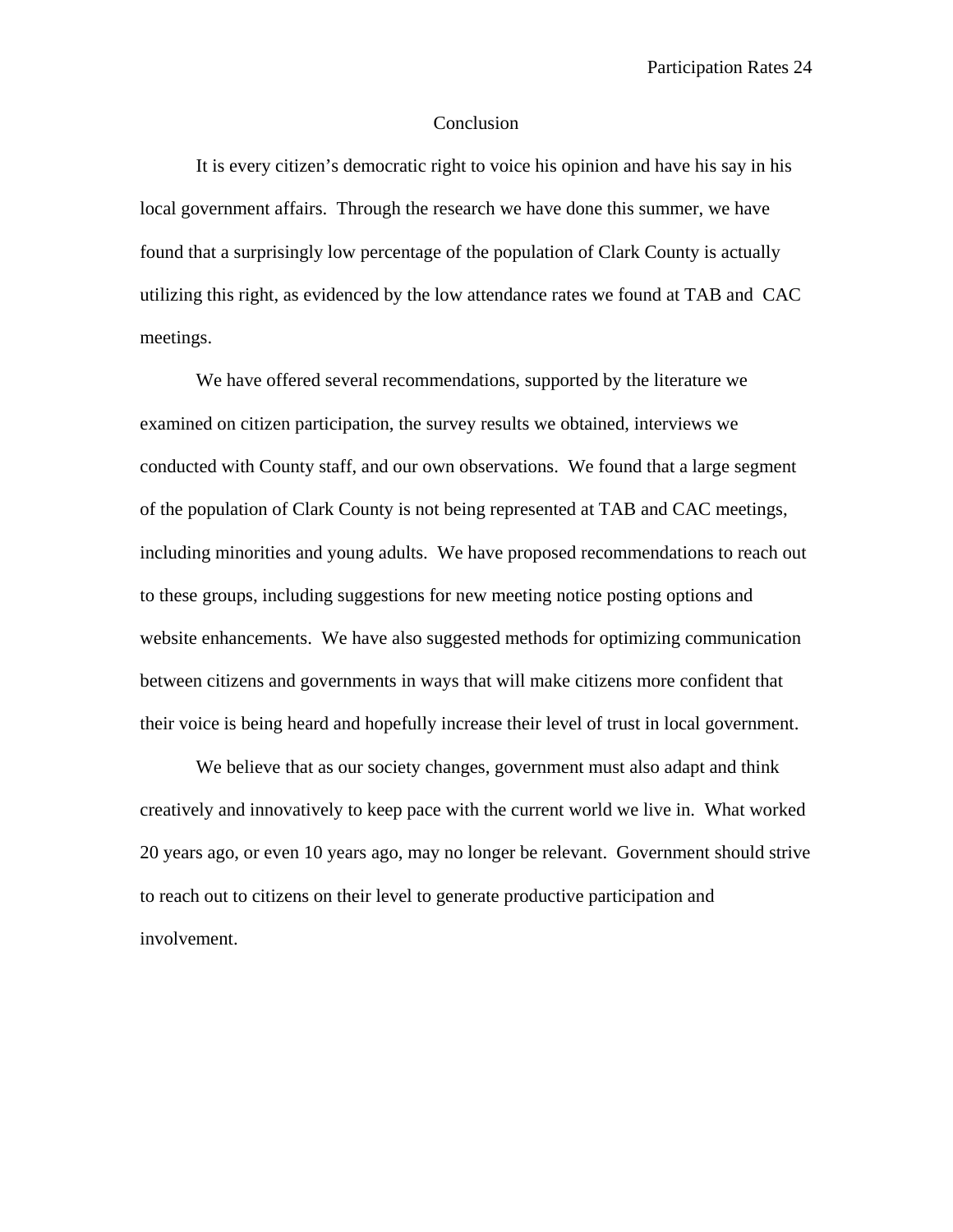#### References

- Andersen, K. V., Henriksen, H. Z., Secher, C., & Medaglia, R. (2007). Costs of eparticipation: The management challenges. *Transforming Government: People, Process and Policy, 1*(1), 29-43. doi:10.1108/17506160710733689
- Berman, E. M. (1997). Dealing with cynical citizens. *Public Administration Review, 57*(2), 105-112.
- Burby, R. J. (2003). Making plans that matter: *Citizen involvement and government action*. *Journal of the American Planning Association, 69*(1), 33-49.
- Callahan, K. (2000). Citizen participation run amok. *Public Productivity & Management Review, 23*(3), 394-398.
- Greenwood, G. E., Breivogel, W. F., & Jester, R. E. (1977). Citizen advisory committees. *Theory into Practice, 16*(1), 12-16.
- Irvin, R. A., & Stansbury, J. (2004). Citizen participation in decision making: Is it worth the effort? *Public Administration Review, 64*(1), 55-65.
- Kathlene, L., & Martin, J. A. (1991). Enhancing citizen participation: Panel designs, perspectives, and policy formation. *Journal of Policy Analysis and Management, 10*(1), 46-63. doi:04072008